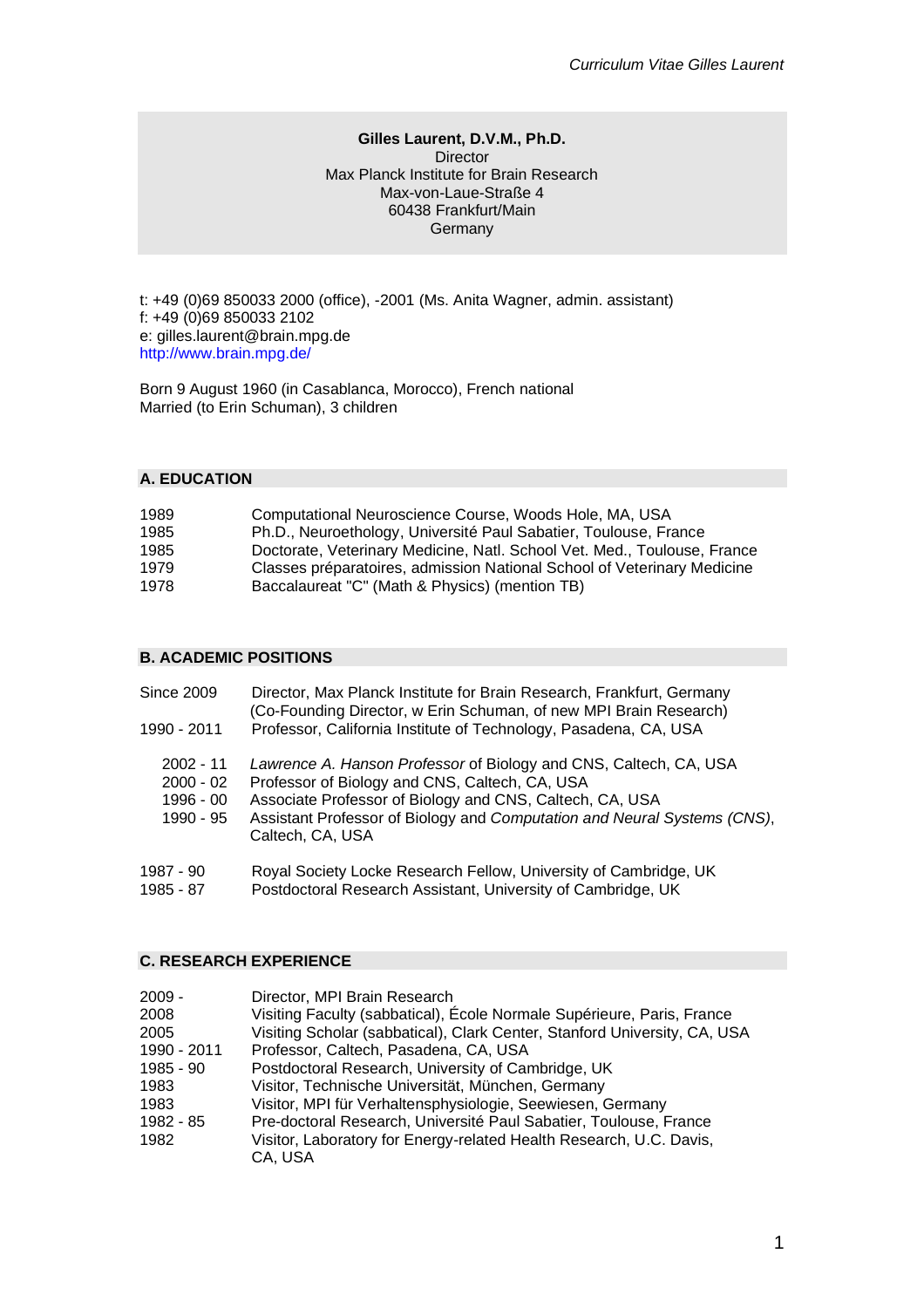### **D. HONORS**

| 2019 - 24 | <b>ERC Advanced Grant</b>                                     |
|-----------|---------------------------------------------------------------|
| 2017      | Member, Academia Europaea                                     |
| 2014      | Member, EMBO                                                  |
| 2013 - 18 | <b>ERC Advanced Grant</b>                                     |
| 2002      | Fellow Associate, Neurosciences Institute, La Jolla           |
| 2001      | Fellow, American Association for the Advancement of Science   |
| 2000 - 03 | McKnight Neuroscience Investigator Award                      |
| 1993 - 98 | National Science Foundation Presidential Faculty Fellow Award |
| 1993      | L.L. and A.W. Ferguson Award for Excellence in Teaching       |
| 1992      | L.L. and A.W. Ferguson Award for Excellence in Teaching       |
| 1991 - 94 | McKnight Neuroscience Young Investigator Award                |
| 1991 - 93 | Alfred P. Sloan Research Fellow Award                         |
| 1990 - 93 | Searle Fellow Award                                           |
| 1987      | International Society for Neuroethology Prize                 |
| 1987 - 90 | Royal Society Locke Research Fellow                           |
| 1987 - 90 | Research Fellow, Downing College, Cambridge                   |
| 1985      | Fyssen Foundation Fellowship, Paris, France (declined)        |
| 1985      | S. & C. del Duca Foundation Fellowship, Paris (declined)      |
| 1985      | 1985 City of Toulouse Prize (Natural and Life Sciences)       |
|           |                                                               |

### **E. NAMED/SPECIAL LECTURES**

Forbes Lecture, MBL, Woods Hole, MA, USA (2019) Adrian Lecture, University of Cambridge, UK (2018) EMBL Distinguished Lectures Series, Heidelberg, Germany (2018) Lamport Lecture, Univ. Washington, Seattle, WA, USA (2017) Keynote speaker, GDR Vision 2016, Toulouse, France (2016) Keynote speaker, CRCNS Conference, Paris, France (2016) Keynote Speaker, Intl. Conference on Systems Biology, Barcelona, Spain (2016) Masakazu Konishi Lecture, Woods Hole, MA, USA (2016) Norman Davidson Lecture, Caltech, Pasadena, CA, USA (2016) Keynote Speaker, 4th European Zebrafish Meeting, Lisbon, Portugal (2016) Director's Series Seminar, HHMI JFRC, Ashburn, VA, USA (2015) Keynote Lecturer, FENS (European Neurosciences) Meeting, Milano, Italy (2014) R & H Record Award Lecturer, Baylor Coll. Med., Houston, TX, USA (2014) Ruth K. Broad and Shepard Broad Foundation International Lecturer on Neurobiology and Disease, Duke University, Durham, NC, USA (2013) NIPS Keynote Lecture, Granada, Spain (2011) Max Birnstiel Lecture, Vienna, Austria (2011) ANS Overseas Lecture, Sydney, Australia (2010) Swammerdam Lecture, Amsterdam, Holland (2009) Masakazu Konishi Lecture, Woods Hole, MA, USA (2009) Robert J. Terry Lecture, Washington U. Med. School, St. Louis, MO, USA (2009) Teuber Lecture, MIT, Cambridge, MA, USA (2008) Special Lecture, Society for Neuroscience, San Diego, CA, USA (2007) Ernst Florey Lecture, German Neuroscience Meeting, U. Göttingen, Germany (2007) Monell/Penn Lecture, University of Pennsylvania, Philadelphia, PA, USA (2006) D-Biol Lecture, ETH Zürich, Switzerland (2006) Heller Lecture, Hebrew University, Jerusalem, Israel (2006) Ernest C. Watson Lecture, Caltech, CA, USA (2005) David Bodian Lecture, Johns Hopkins University, Baltimore, MD, USA (2005) Hertie Lecture, European Neuroscience Assoc. Meeting, Lisbon, Portugal (2004) Perkins Lecture, University of Cambridge, UK (2002) Dupont Lecture, Arizona Research Labs, U. Arizona, Tucson, AZ, USA (1997)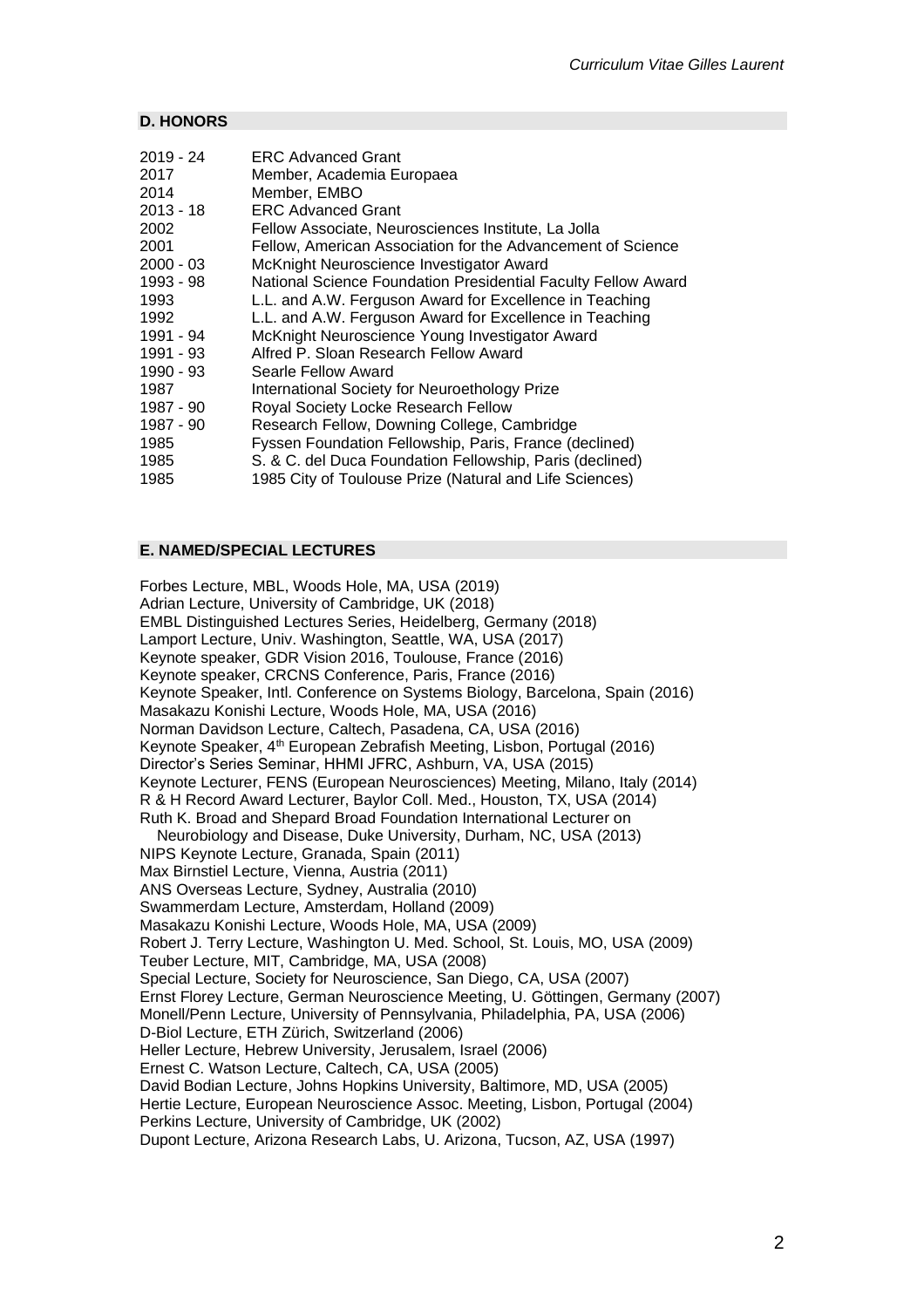| Journal<br>Reviewer:                                                                                                                                                                                                                                                   | Cell, Current Biology, eLife, Eur J Neuroscience, Frontiers Journals, J Comp<br>Neurol, J Neuroscience, J Neurophysiology, J Comput Neurosci, J Exp<br>Biology, Nature, Nature Neuroscience, Neuron, Neural Computation, PLoS,<br>Science                                                                                                                                                                                                                                                                                                                                                                                                                                                                                                                                                                                                                                                                                                                                                                                                                                                                                                                                                                                                                                                                                                                                                        |
|------------------------------------------------------------------------------------------------------------------------------------------------------------------------------------------------------------------------------------------------------------------------|--------------------------------------------------------------------------------------------------------------------------------------------------------------------------------------------------------------------------------------------------------------------------------------------------------------------------------------------------------------------------------------------------------------------------------------------------------------------------------------------------------------------------------------------------------------------------------------------------------------------------------------------------------------------------------------------------------------------------------------------------------------------------------------------------------------------------------------------------------------------------------------------------------------------------------------------------------------------------------------------------------------------------------------------------------------------------------------------------------------------------------------------------------------------------------------------------------------------------------------------------------------------------------------------------------------------------------------------------------------------------------------------------|
| Editor:                                                                                                                                                                                                                                                                | J Comput Neurosci; J Physiol (Paris), Current Opinion Neurobiology                                                                                                                                                                                                                                                                                                                                                                                                                                                                                                                                                                                                                                                                                                                                                                                                                                                                                                                                                                                                                                                                                                                                                                                                                                                                                                                               |
| <b>Guest Editor:</b>                                                                                                                                                                                                                                                   | Annual Rev Neuroscience, Current Opinion Neurobiology                                                                                                                                                                                                                                                                                                                                                                                                                                                                                                                                                                                                                                                                                                                                                                                                                                                                                                                                                                                                                                                                                                                                                                                                                                                                                                                                            |
| Grant<br>Reviewer:                                                                                                                                                                                                                                                     | NIH, NSF, Wellcome, HSFP, DFG, Foundation Schlumberger, ATIPE, ANR,<br>ERC, German-Israeli Foundation for Scientific Research                                                                                                                                                                                                                                                                                                                                                                                                                                                                                                                                                                                                                                                                                                                                                                                                                                                                                                                                                                                                                                                                                                                                                                                                                                                                    |
| Meeting<br>Organizer:                                                                                                                                                                                                                                                  | FENS Brain Conference on Neural Dynamics, Copenhagen, June 2019 (with<br>Ila Fiete);<br>Inaugural MPI Brain Research Symposium, 2014 (with Erin Schuman)                                                                                                                                                                                                                                                                                                                                                                                                                                                                                                                                                                                                                                                                                                                                                                                                                                                                                                                                                                                                                                                                                                                                                                                                                                         |
| <b>US Committees:</b><br>$2018 -$<br>2011 - 2014<br>2006<br>2005<br>2021<br>2021<br>2019<br>2019<br>2018<br>2017<br>2016<br>2015<br>2014<br>2014<br>$2014 -$<br>2013<br>2013 - 2018<br>2014<br>2013 - 2018<br>2012 - 2013<br>2009 - 2014<br>2009 - 2013<br>2009 - 2013 | <b>SfN Young Investigator Award Committee</b><br><b>SfN Girard Prize Committee</b><br>Planning Committee, Computational/Systems Neuroscience, NIH<br>Organizing Committee, Gordon Conference on Circuits and Synapses<br>Recent Scientific Advisory Boards, Review Boards:<br>Member, SAB, Weizmann Institute, Neuroscience, Rehovot, Israel<br>Member, SAB, Champalimaud Institute, Lisbon, Portugal<br>Chair, NeuroMarseille SAB, Marseille, France<br>Member, SAB, Champalimaud Institute, Lisbon, Portugal<br>Chair, NeuroPSI Paris Saclay SAB, Paris, France<br>HHMI Investigator Review Boards (2), Chevy Chase, MD, USA<br>Cambridge University Neuroscience Ten-year Review Board, CB, UK<br>HHMI Janelia Ten-year Review Board, Ashburn, VA, USA<br>HHMI Investigator Review Board, Chevy Chase MD, USA<br>Chair, Review Board, AERES UNIC Gif-sur-Yvette, France<br>Graduate Program, Champalimaud Center for the Unknown, Portugal<br>HHMI Investigator Review Board, Chevy Chase MD, USA<br>Chair, SAB, Neuro-PSI Saclay, France<br>Chair, Institute Neuroinformatics Review Board, ETH/UZ, Zurich, Switzerland<br>Member, Hiring Committee, ETH Zürich, Switzerland<br>Member, Hiring Committee, Institut Pasteur, Paris, France<br>Member and Chair, École des Neurosciences de Paris, France<br>SAB member, Biozentrum Basel, Switzerland<br>SAB member, NeRF-VIB Leuven, Belgium |

*External PhD Thesis Committees:* Latest (6-2018) Ms Tanja Wernle, Kavli Institute, NTNU, Trondheim, Norway

## *Courses Taught:*

**F. SERVICE**

| Neuroinformatics, Baltic/Nordic Course, Frankfurt, Germany          |
|---------------------------------------------------------------------|
| FENS CAJAL Computational Neuroscience Course, Lisbon, Portugal      |
| FENS CAJAL Behavioral Neuroscience Course, Lisbon, Portugal         |
| ISN-JNC Flagship School, Alpbach, Austria                           |
| Course co-director, European (FENS) CAJAL Computational             |
| Neuroscience Course, Champalimaud Institute, Lisbon, Portugal       |
| Drosophila Neuroscience Course, MPI Chemical Ecology, Jena, Germany |
|                                                                     |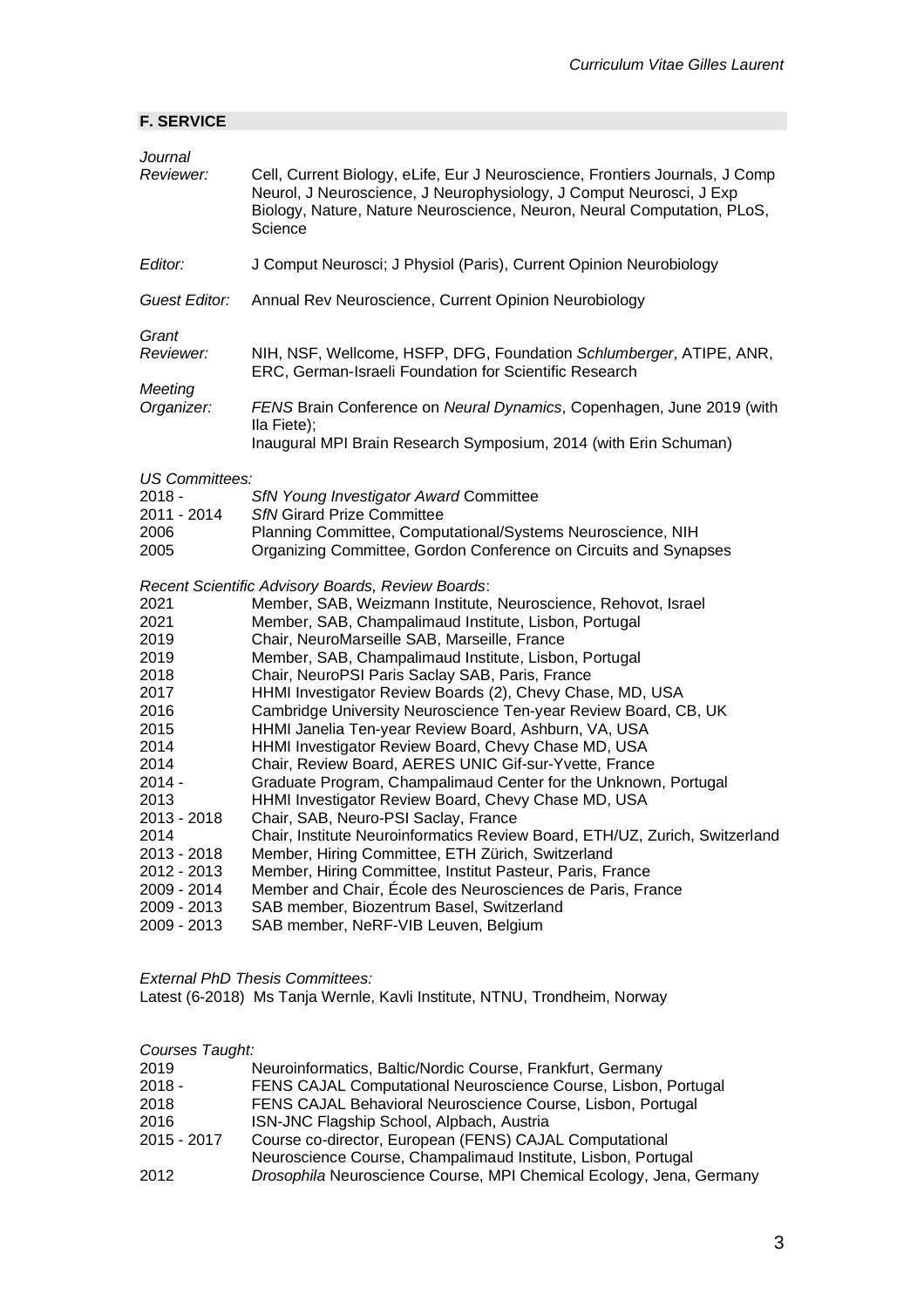- 2011 Neuroscience Course, University of Copenhagen, Denmark
- 2005 Computational Neuroscience Course, Arcachon, France
- 1998 Cold Spring Harbor Labs NY, Neurobiology Course, NY, USA
- 1996 US-German School of Neuroethology, Munich, Germany
- 1996 Woods Hole, Scholar in Residence, Neural Systems and Behavior Course, Woods Hole, MA, USA
- 
- 1996 Cold Spring Harbor NY, Neurobiology Course, NY, USA<br>1995 Cold Spring Harbor NY, Drosophila Neurobiology Course
- Cold Spring Harbor NY, Drosophila Neurobiology Course, NY, USA

*Caltech Academic Affairs Committees:* 

- 2006 2007 Study-Abroad Committee
- 2005 2009 CNS Graduate Admissions Committee
- 2005 2006 Athletics Committee
- 2003 2009 Undergraduate Curriculum Committee
- 2001 2009 Biology Graduate Admissions Committee
- Patents Committee
- 1998 2001 CNS Option Representative
- 1992 2009 Faculty Searches (co-chair: Systems Biology, Computational Neurosciences,
- Cellular Neuroscience, Primate Neuroscience, Psychophysics)
- 1992-1994 IACUC, Special Investigative Committee, Caltech
- 1990 1998 CNS Graduate Admissions Committee

*MPIBR and MPG Academic Affairs:*

- 2020 2023 Managing Director MPIBR (Aug 2020 Jul 2023)
- 2018 MPG Presidential Committee on Animal Research<br>2016 2017 Managing Director MPIBR (Aug 2016 Jul 2017)
- 2016 2017 Managing Director MPIBR (Aug 2016 Jul 2017)
- 2016 IMPRS (Graduate School) Director
- 2015 Special Presidential Committee on MPG History
- 2010 IMPRS Admissions Committee
- 2009 2013 Managing Director MPIBR (Aug 2009 Jul 2013)
- 2009 Various search and recruitment committees in the US and Europe
- 2009 Various MPG committees (director, group leader searches, etc.)
- 2009 2014 Concept and Design of new MPI Brain Research Building (together w. Erin Schuman, as founding directors)

### **G. ALUMNI**

See:<https://neurotree.org/beta/tree.php?pid=178>

#### *Former postdocs (with current position and affiliation):*

**Hiroaki Norimoto:** Assistant Professor, Hokkaido University, Sapporo, Hokkaido, Japan **Christian Müller:** Retired

**Sara Haddad:** Postdoctoral Research Fellow, University of Zürich, Switzerland **Sam Reiter:** Assistant Professor, OIST, Okinawa, Japan

https://groups.oist.jp/cne/sam-reiter; https://groups.oist.jp/cne

**Maria Antonietta Tosches:** Assistant Professor, Columbia U., New York, NY, USA [https://www.toscheslab.com/;](https://www.toscheslab.com/) https://www.biology.columbia.edu/people/tosches

**Mark Shein-Idelson:** Assistant Professor, Neuroscience, University of Tel Aviv, Israel [https://english.tau.ac.il/profile/sheinmark;](https://english.tau.ac.il/profile/sheinmark)

https://www.evolutionaryneuralcodinglab.sites.tau.ac.il/

**Marcel Lauterbach:** Assistant Professor, University of Homburg, Germany <https://cipmm.uni-saarland.de/index.php/de/molekulare-bildgebung/forschung>

**Robert Naumann:** Assistant Professor, Shenzhen Institutes of Advanced Technology, Chinese

 Academy of Sciences, Shenzhen, China;<https://www.wangnaumannlab.com/people.html> **Tracy Yamawaki:** Senior Associate Scientist, Amgen, South SF, CA, USA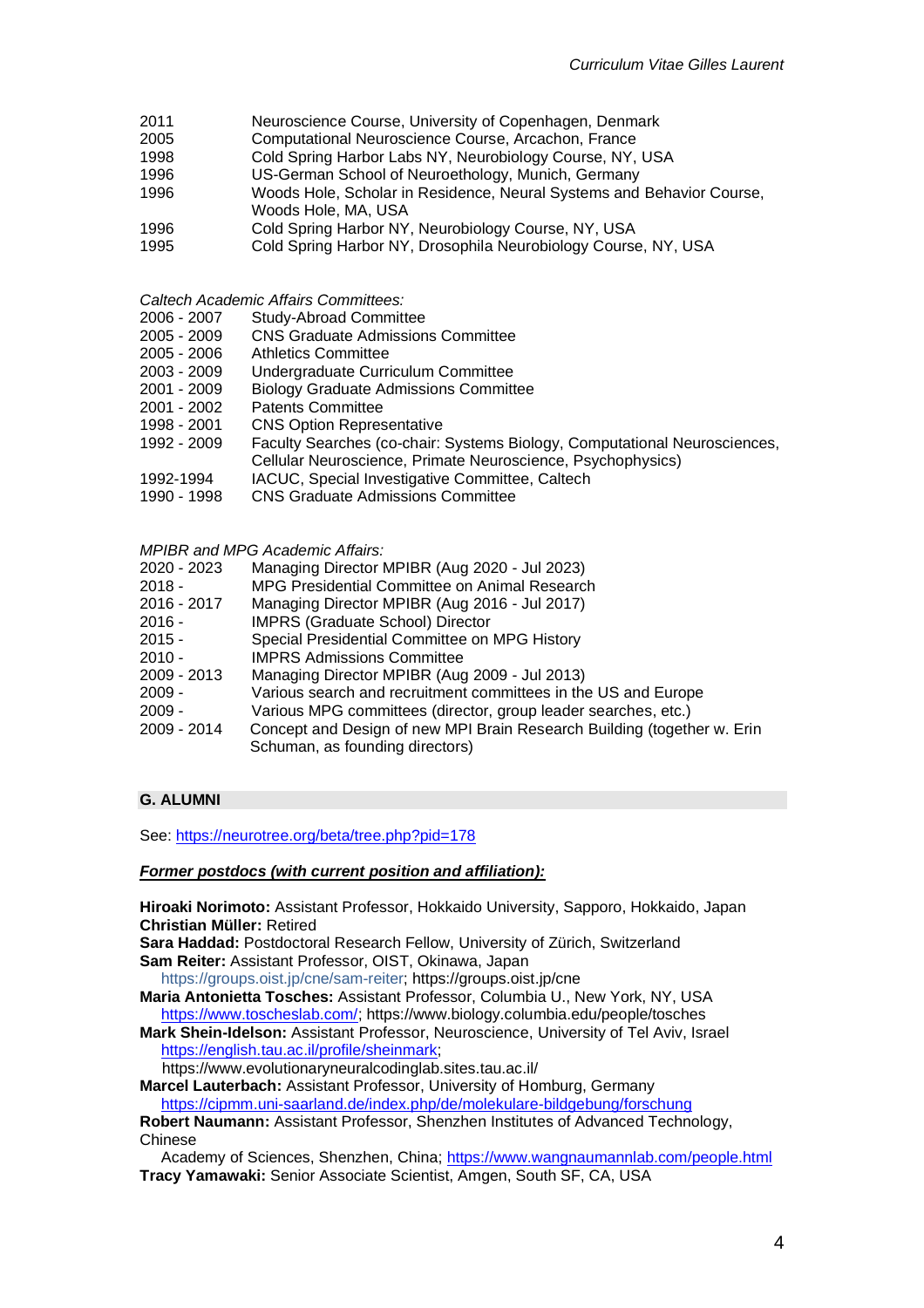**Stefano Masneri:** Investigador, Vicomtech, San Sebastián, Spain

- **Janie Ondracek:** Research Group Leader, TUM, Munich, Germany <https://www.zoologie.wzw.tum.de/arbeitsgruppe-ondracek.html>
- **Julien Fournier:** Chargé de Recherche INSERM, Paris Jussieu, France [https://www.ibps.upmc.fr/fr/IBPS/annuaire/10460-Julien-Fournier;](https://www.ibps.upmc.fr/fr/IBPS/annuaire/10460-Julien-Fournier)

**Andreas Kotovicz:** Head of IT, MPI for Astronomy, Heidelberg, Germany

- **Michael Kuba:** Research Scientist, Okinawa Research Institute, Japan
- **Ueli Rutishauser:** Professor and Board of Governors Chair in Neurosciences, Cedars Sinai Medical Center, Los Angeles, CA, USA; [https://www.cedars](https://www.cedars-sinai.org/research/labs/rutishauser.html)[sinai.org/research/labs/rutishauser.html](https://www.cedars-sinai.org/research/labs/rutishauser.html)
- **Mala Murthy:** Professor of Neuroscience, Princeton University, NJ, USA <https://murthylab.princeton.edu/>
- **Rachel Wilson:** Professor of Neurobiology, Harvard Medical School, Boston, MA, USA <https://wilson.hms.harvard.edu/>
- **Glenn Turner:** Group Leader, HHMI Janelia RC, Ashburn, VA, USA <https://www.janelia.org/lab/turner-lab>
- **Stephen Houston:** Fellow, HHMI Janelia RC, Ashburn, VA, USA
- **Ingmar Riedel-Kruse:** Associate Professor of MCB, University of Arizona, Tucson, AZ, USA <https://riedel-kruse.arizona.edu/>
- **Fabrizio Gabbiani:** Professor of Neuroscience, Baylor Coll. Medicine, Houston, TX, USA; & Professor of Electrical and Computer Engineering, Rice University, Houston, TX, USA **Rainer Friedrich:** Professor, FMI, Basel, Switzerland;<https://zfin.org/ZDB-LAB-020725-1>

**Holger Krapp:** Professor of Systems Neuroscience, Imperial College, London, UK **Nicho Hatsopoulos:** Professor, University of Chicago, IL, USA

- <https://pondside.uchicago.edu/oba/faculty/Hatsopoulos/lab/>
- **Leslie Kay:** Professor, Dept. of Psychology, University of Chicago, IL, USA [http://kaylab.uchicago.edu/kay\\_bio.html](http://kaylab.uchicago.edu/kay_bio.html)
- **Laurent Moreaux:** Research Scientist, Physics Department, Caltech, Pasadena, CA, USA **Mark Stopfer:** Senior Investigator, Sensory Coding and Neural Assemblies, NIH, Bethesda,
	- MD, USA

<https://irp.nih.gov/pi/mark-stopfer>

**Mikko Vähäsöyrinki:** Founder and CEO, Sensapex Oy, Oulu, Finland

### *Former Ph.D. students (with current position and affiliation):*

**Mike Hemberger**: Deep Learning Scientist, nyris GmbH, Berlin, Germany **Lorenz Pammer:** Consultant, Boston Consulting Group, Vienna, Austria **Sina Tootoonian:** Visiting Scientist, The Francis Crick Institute, London, UK **Alessandro Coatti:** Senior Science Policy Officer, Royal Society of Biology, London, UK **Ingmar Schneider:** Senior Life Sciences Consultant, Avertim Deutschland GmbH, Bad Homburg, Germany **Andres Laan:** Senior Quantitative Researcher, G-Research, London, UK **Viola Priesemann:** Max Planck Group Leader, MPI Dynamics and Self-Organization, Goettingen, Germany **Kai Shen:** Partner, McKinsey & Company, Shanghai, China **Ron Jortner:** Managing Director, Masthead Biosciences, Cambridge, UK **Alex Bäcker:** Entrepreneur, CEO Qless Inc., Altadena, CA, USA **Bede Broome:** Managing Director, ASSURED Healthcare Partners, N.Y., USA **Stijn Cassenaer:** Research Scientist, Caltech, CA, USA **Vivek Jayaraman:** Senior Group Leader, HHMI Janelia RC, Ashburn, VA, USA <https://www.janelia.org/lab/jayaraman-lab/members> **Kate MacLeod:** Research Professor, University of Maryland, MD, USA **Ofer Mazor:** Instructor in Neurobiology, Harvard Medical School, Boston, MA, USA **Mohammed Naraghi:** CEO, Aenova Holding GmbH, Germany **Maria Papadopoulou:** Scientific Research Associate, Caltech, CA, USA **Javier Perez-Orive:** Director of Research, Instituto Nacional de Rehabilitación, Mexico City, Mexico **Mike Wehr:** Professor of Psychology, University of Oregon, Eugene, OR, USA

<https://psychology.uoregon.edu/profile/wehr>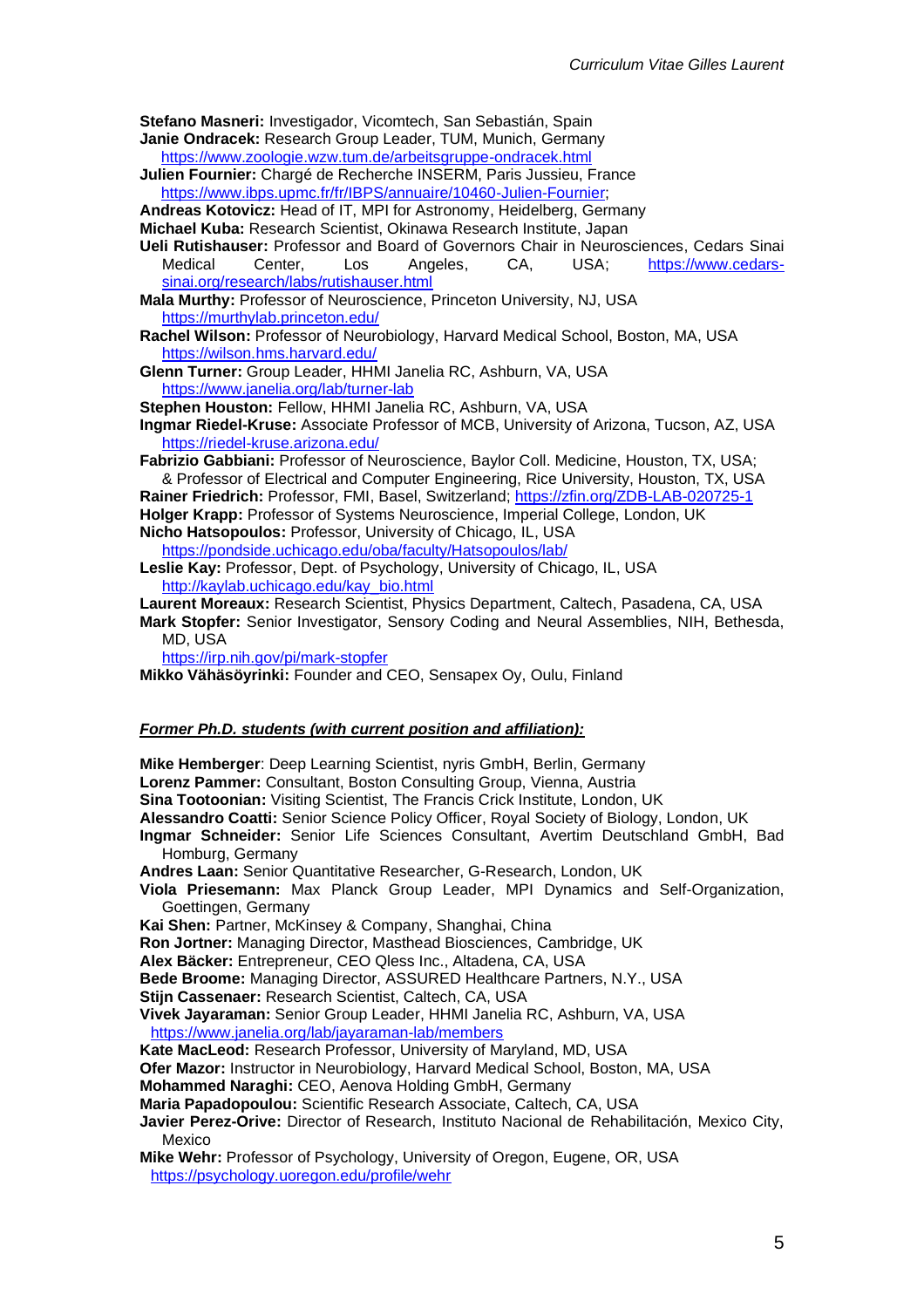## **H. TEACHING**

| Caltech:<br><b>Bi-150</b><br><b>Bi-250b</b> | Introduction to Neuroscience; Senior undergrad. class; 1990 - 2005<br>Systems Neuroscience; Graduate class; 2003 - 2009                                                   |
|---------------------------------------------|---------------------------------------------------------------------------------------------------------------------------------------------------------------------------|
| Bi252<br>Bi 162                             | Seminar presentation classes<br>co-taught with Erin Schuman; Electrophysiology Lab course<br>2004 - 2009                                                                  |
|                                             | Phys-1, CNS-100 and other classes: Guest lecturer                                                                                                                         |
|                                             | MPIBR Frankfurt/IMPRS teaching:                                                                                                                                           |
| 2011 -<br>2011 -                            | IMPRS classes: Cellular, Synaptic, Systems Neuroscience, Ethics<br>Graduate Seminar Class: Systems Neuroscience, co-taught with<br>Prof. Jochen Triesch, FIAS and Physics |
| Summer/Winter Courses:                      |                                                                                                                                                                           |
| 2018                                        | FENS CAJAL Computational Neuroscience Course, Lisbon, Portugal                                                                                                            |
| 2018<br>2016                                | FENS CAJAL Behavioral Neuroscience Course, Lisbon, Portugal<br>ISN-JNC Flagship School, Alpbach, Austria                                                                  |
| 2015 - 2017                                 | Course co-director, European (FENS) CAJAL Computational<br>Neuroscience Course, Champalimaud Institute, Lisbon, Portugal                                                  |
| 2012                                        | Drosophila Neuroscience Course, MPI Chemical Ecology, Jena, Germany                                                                                                       |
| 2011                                        | Neuroscience Course, University of Copenhagen, Denmark                                                                                                                    |
| 2005                                        | Computational Neuroscience Course, Arcachon, France                                                                                                                       |
| 1998                                        | Cold Spring Harbor Labs NY, Neurobiology Course, NY, USA                                                                                                                  |
| 1996                                        | US-German School of Neuroethology, Munich, Germany                                                                                                                        |
| 1996                                        | Woods Hole, Scholar in Residence, Neural Systems and Behavior<br>Course, Woods Hole, MA, USA                                                                              |
| 1996                                        | Cold Spring Harbor NY, Neurobiology Course, NY, USA                                                                                                                       |
| 1995                                        | Cold Spring Harbor NY, Drosophila Neurobiology Course, NY, USA                                                                                                            |

## **I. GRANTS (since at MPI Brain Research)**

ERC Advanced Investigator Grant "Claustrum, Brainstem and Sleep: Mechanisms and Function", "SleepCirc", Grant Agreement No. GA 834446, 01.07.2019 – 30.06.2024

DFG CRC 1080, (coPI) Homeostatic regulation of REM-nonREM transition in sleep, project C04, Jan 2021-Dec 2024

LOEWE CMMS Grant, Mehrskalen-Modellierung, Teilprojekt P7: "Datenanalyse und Modellierung für Wachstum und Musterbildung in Sepien", 01.01.2020 – 31.12.2023 (in EN: Multi-scale modelling, subproject P7: "Data analysis and modelling for growth and pattern formation in cuttlefish")

DFG CRC 1080, (coPI) Homeostatic regulation of REM-SWS balance in sleep, project C04, Jan 2017-Dec 2020

ERC Advanced Investigator Grant "Function and computation in three-layer cortex", "Cortex Simplex" project no. 322705, 01.02.2013 – 31.01.2018

LOEWE Neuronale Koordination Forschungsschwerpunkt Frankfurt (NeFF), (coPI) "Dynamik und Koordination in einem dreischichtigen Kortex", project no. A6, 01.01.2011 – 31.12.2013 (in EN: LOEWE Neuronal Coordination Research Focus (NeFF), (coPI) "Dynamics and coordination in a three-layered cortex")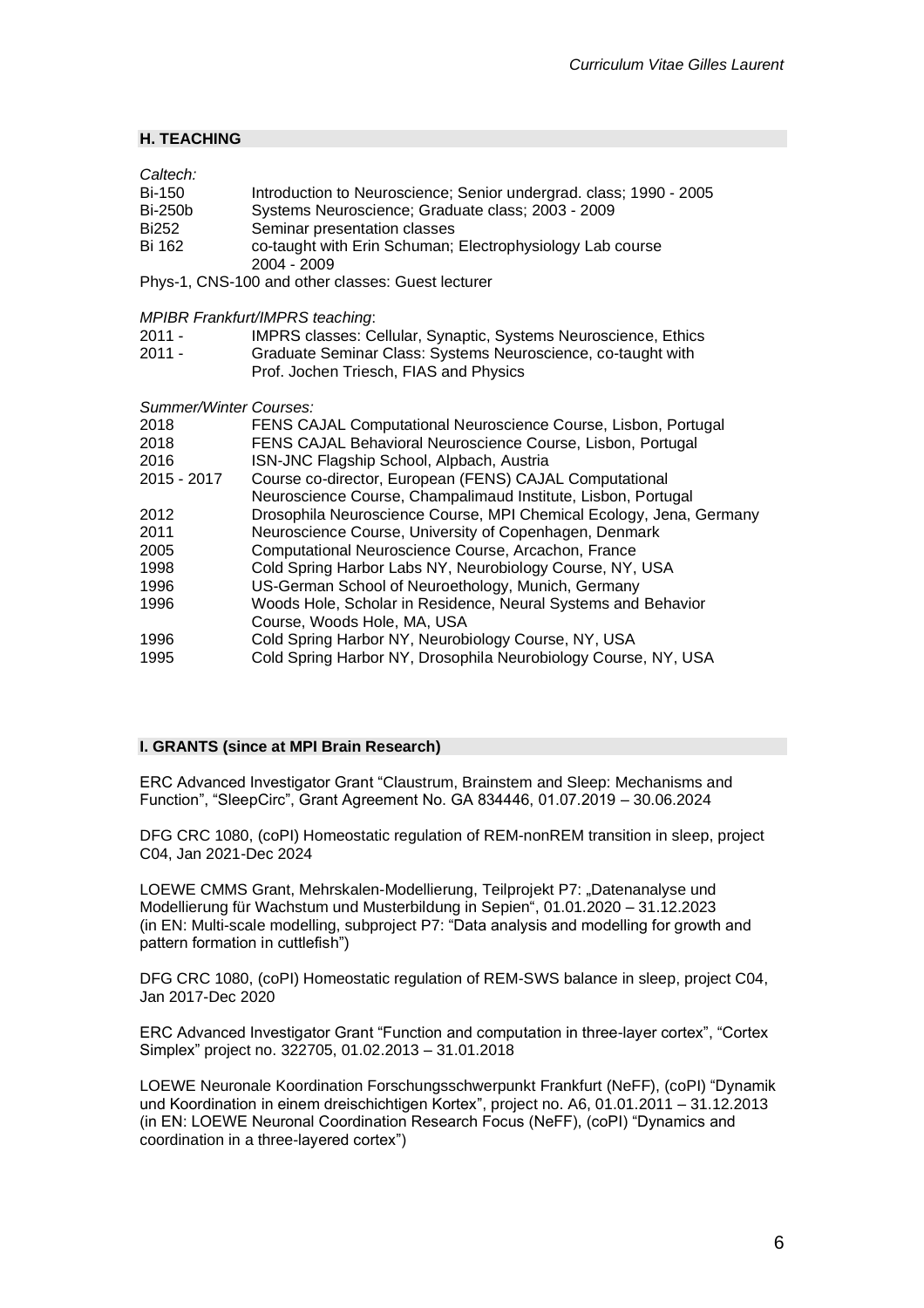### **J. EXPERTISE**

Cellular, Systems and Computational Neuroscience, Cortical Computation, Neural Coding, Olfaction, Vision, Cortex Evolution, Visual Texture Processing, Sleep

## **K. PUBLICATIONS**:

- 1. Laurent G (2020). On the value of model diversity in neuroscience. *Nat Rev Neurosci* **21**:395-96.
- 2. Norimoto H, Fenk LA, Li HH, Tosches MA, Gallego-Flores T, Hain D, Reiter S, Kobayashi R, Macias A, Arends A, Klinkmann M, Laurent G (2020). A claustrum in reptiles and its role in slow-wave sleep. *Nature* **578**:413-18.
- 3. Reiter S and Laurent G (2020). Visual Perception and Cuttlefish Camouflage. *Curr Opin Neurobiol* **60**:47-54.
- 4. Hemberger M, Shein-Idelson M, Pammer L and Laurent G (2019). Reliable sequential activation of neural assemblies by single pyramidal cells in a three-layered cortex. *Neuron* **104**:353-69.
- 5. Tosches MA and Laurent G (2019). Evolution of neuronal identity in the cerebral cortex. *Curr Opin Neurobiol* **56**:199-208.
- 6. Harris KD, Groh JM, DiCarlo J, et al. (2019). Functional properties of circuits, cellular populations, and areas. In: The Neocortex (Eds. Singer W, Sejnowski TJ and Rakic P) Strüngmann Forum Reports, vol. 27, J. Lupp, series editor. Cambridge, MA: MIT Press: pp. 223-65.
- 7. Reiter S, Huelsdunk P, Woo T, Lauterbach M, Eberle J, Anne Akay L, Longo A, Meier-Credo J, Kretschmer F, Langer J, Kaschube M and Laurent G (2018). Elucidating the control and development of skin patterning in cuttlefish. *Nature* **562**:361-66.
- 8. Tosches MA, Yamawaki TM, Naumann RK, Jacobi AA, Tuschev G and Laurent G (2018). Evolution of pallium, hippocampus and cortical cell types revealed by singlecell transcriptomics in reptiles. *Science* **360**:881-88.
- 9. Fournier J, Mueller CM, Schneider I and Laurent G (2018). Spatial information in a non-retinotopic visual cortex. *Neuron* **97**:164-80.
- 10. Reiter S, Liaw HP, Yamawaki TM, Naumann RK and Laurent G (2017). On the value of reptilian brains to map the evolution of the hippocampal formation. *Brain Behav Evol* **90**:41-52.
- 11. Shein-Idelson M, Pammer L, Hemberger M and Laurent G (2017). Large-scale mapping of cortical synaptic projections with extracellular electrode arrays. *Nature Methods* **14**:882-90.
- 12. Fournier J, Mueller CM, Shein-Idelson M, Hemberger M and Laurent G (2016). Consensus-based sorting of neuronal spike waveforms*. PLoS ONE* **11**:e0160494.
- 13. Shein-Idelson M, Ondracek JM, Liaw H-P, Reiter S and Laurent G (2016). Slow waves, sharp waves, ripples and REM in sleeping dragons. *Science* **352**:590-95.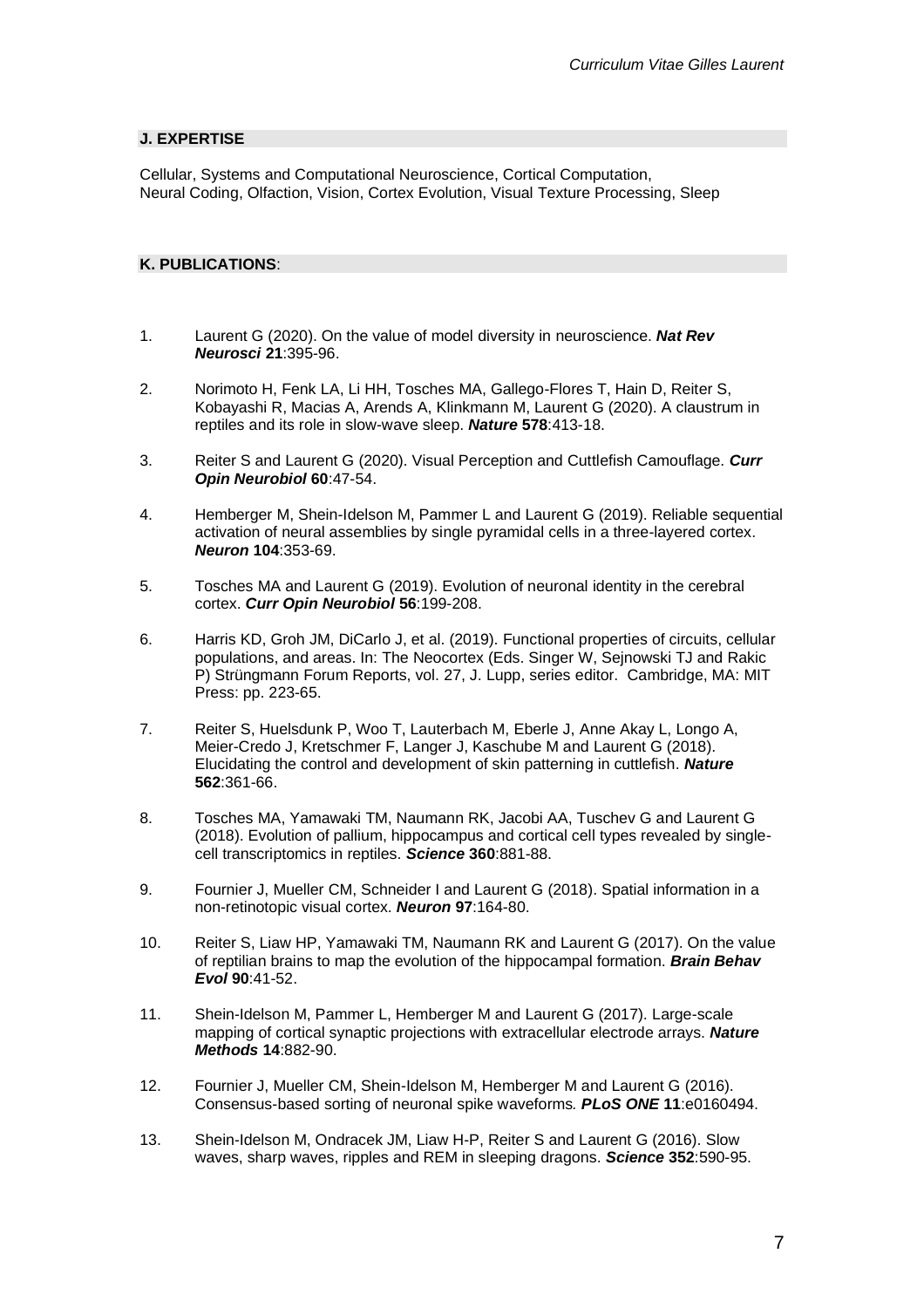- 14. Laurent G (2016). Connectomics: a need for comparative studies. *e-Neuroforum* **7**:54-55.
- 15. Hemberger M, Pammer L and Laurent G (2016). Comparative approaches to cortical microcircuits. *Curr Opin Neurobiol* **41**:24-30.
- 16. Laurent G et al., (2016). Cortical evolution: Introduction to the reptilian cortex. In: Micro, Meso- and Macro-Dynamics of the Brain. (Eds. Buzsaki G and Christen Y) *Research and Perspectives in Neuroscience*. Springer Cham (CH): pp. 23-33.
- 17. Huston SJ, Stopfer M, Cassenar S, Aldworth ZN and Laurent G (2015). Neural encoding of odors during active sampling and in turbulent plumes. *Neuron* **88**:403- 18.
- 18. Naumann RK, Ondracek JM, Reiter S, Shein-Idelson M, Tosches MA, Yamawaki TM and Laurent G (2015). The reptilian brain. *Current Biol* **25**:R317-21.
- 19. Fournier J, Müller CM and Laurent G (2015). Looking for the roots of cortical sensory computation in three-layered cortices. *Curr Opin Neurobiol* **31**:119-26.
- 20. Laan A, Gutnick T, Kuba MJ and Laurent G (2014). Behavioral analysis of cuttlefish traveling waves and its implications for neural control. *Current Biol* **24**:1737-42.
- 21. Frégnac Y and Laurent G (2014). Neuroscience: Where is the brain in the Human Brain Project? *Nature* **513**:27-29.
- 22. Shen K, Tootoonian S and Laurent G (2013). Encoding of mixtures in a simple olfactory system. *Neuron* **80**:1246-62.
- 23. Rutishauser U, Kotowicz A and Laurent G (2013). A method for closed-loop presentation of sensory stimuli conditional on the internal brain-state of awake animals. *J Neurosci Methods* **215**:139-55.
- 24. Cassenaer S and Laurent G (2012). Conditional modulation of spike-timing-dependent plasticity for olfactory learning. *Nature* **482**:47-52.
- 25. Narayan A, Laurent G and Sternberg PW (2011). Transfer characteristics of a thermosensory synapse in *Caenorhabditis elegans. Proc Natl Acad Sci USA* **108**:9667-72.
- 26. Papadopoulou M, Cassenaer S, Nowotny T and Laurent G (2011). Normalization for sparse encoding of odors by a wide-field interneuron. *Science* **332**:721-25.
- 27. Tootoonian S and Laurent G (2010). Electric times in olfaction. *Neuron* **67**:903-5.
- 28. Geffen MN, Broome BM, Laurent G and Meister M (2009). Neural encoding of rapidly fluctuating odors. *Neuron* **61**:570–86.
- 29. Du J, Riedel-Kruse IH, Nawroth JC, Roukes ML, Laurent G and Masmanidis SC (2009). High-resolution three-dimensional extracellular recording of neuronal activity with microfabricated electrode arrays. *J Neurophysiol* **101**:1671–78.
- 30. Moreaux L and Laurent G (2008). A simple method to reconstruct firing rates from dendritic calcium signals. *Front Neurosci* **2**:176-85.
- 31. Murthy M, Fiete I and Laurent G (2008). Testing odor response stereotypy in the *Drosophila* mushroom body. *Neuron* **59**:1009-23.
- 32. Rabinovich M, Huerta R and Laurent G (2008). Neuroscience. Transient dynamics for neural processing. *Science* **321**:48-50.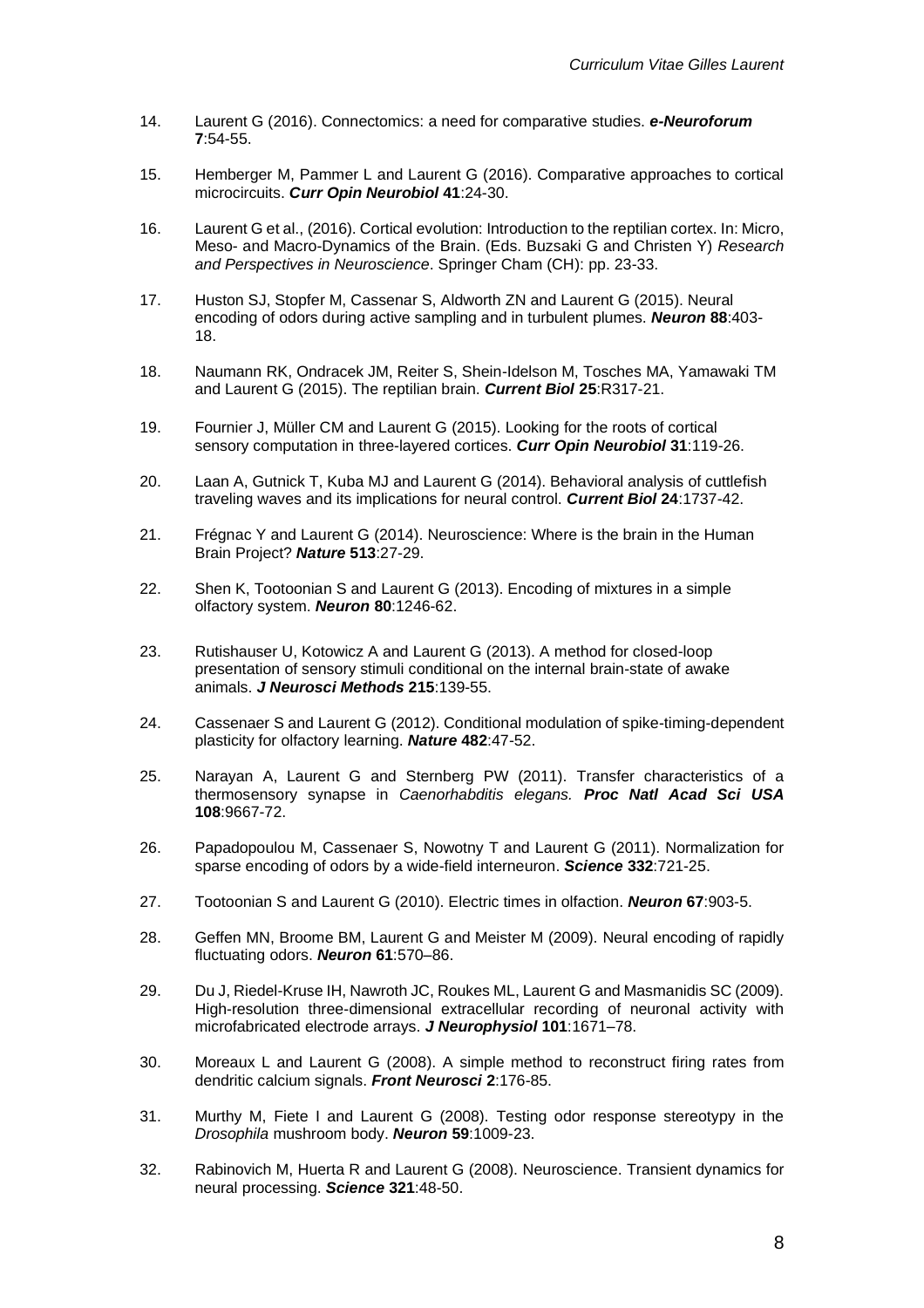- 33. Turner GC, Bazhenov M, and Laurent G (2008). Olfactory representations by *Drosophila* mushroom body neurons. *J Neurophysiol* **99**:734-46.
- 34. Laurent G, Borst A (2008). Dendritic short stories from invertebrates: linking biophysics and computation. In: Dendrites (Eds. Stuart G, Spruston N and Hauesser M) 2nd Edition, Oxford University Press.
- 35. Moreaux L and Laurent G (2007). Estimating firing rates from calcium signals in locust projection neurons in vivo. *Front Neural Circuits* **1, 2**:1-13.
- 36. Jayaraman V and Laurent G (2007). Evaluating a genetically encoded optical sensor of neural activity using electrophysiology in intact adult fruit flies. *Front Neural Circuits* **1, 3**:1-9.
- 37. Cassenaer S and Laurent G (2007). Hebbian STDP in mushroom bodies facilitates the synchronous flow of olfactory information in locusts. *Nature* **448**:709-13.
- 38. Assisi C, Stopfer M, Laurent G and Bazhenov M (2007). Adaptive regulation of sparseness by feedforward inhibition. *Nat Neurosci* **10**:1176-84.
- 39. Jortner RA, Farivar SS and Laurent G (2007). A simple connectivity scheme for sparse coding in an olfactory system. *J Neurosci* **27**:1659-69.
- 40. Broome BM, Jayaraman V and Laurent G (2006). Encoding and decoding of overlapping odor sequences. *Neuron* **51**:467-82.
- 41. Laurent G (2006). Olfactory microcircuits: dynamics and computation beyond the receptor neurons. In: Microcircuits (Eds. Grillner S and Graybiel AM) MIT Press: pp. 191-215.
- 42. Gabbiani F, Cohen I and Laurent G (2005). Time-dependent activation of feedforward inhibition in a looming-sensitive neuron. *J Neurophysiol* **94**:2150-61.
- 43. Mazor O and Laurent G (2005). Transient dynamics versus fixed points in odor representations by locust antennal lobe projection neurons. *Neuron* **48**:661-73.
- 44. Wilson RI and Laurent G (2005). Role of GABAergic inhibition in shaping odorevoked spatiotemporal patterns in the Drosophila antennal lobe. *J Neurosci* **25**:9069- 79.
- 45. Bazhenov M, Stopfer M, Sejnowski TJ and Laurent G (2005). Fast odor learning improves reliability of odor responses in the locust antennal lobe. *Neuron* **46**:483-92.
- 46. Laurent G (2005). Shall we even understand the fly's brain? In: 23 Problems in Systems Neuroscience. (Eds. Van Hemmen JL and Sejnowski TJ) Oxford University Press.
- 47. Wilson RI, Turner GC and Laurent G (2004). Transformation of olfactory representations in the Drosophila antennal lobe. *Science* **303**:366-70.
- 48. Friedrich RW, Habermann CJ and Laurent G (2004). Multiplexing using synchrony in the zebrafish olfactory bulb. *Nat Neurosci* **7**:862-71.
- 49. Gabbiani F, Krapp HG, Hatsopoulos N, Mo CH, Koch C and Laurent G (2004). Multiplication and stimulus invariance in a looming-sensitive neuron. *J Physiol Paris* **98**:19-34.
- 50. Perez-Orive J, Bazhenov M and Laurent G (2004). Intrinsic and circuit properties favor coincidence detection for decoding oscillatory input. *J Neurosci* **24**:6037-47.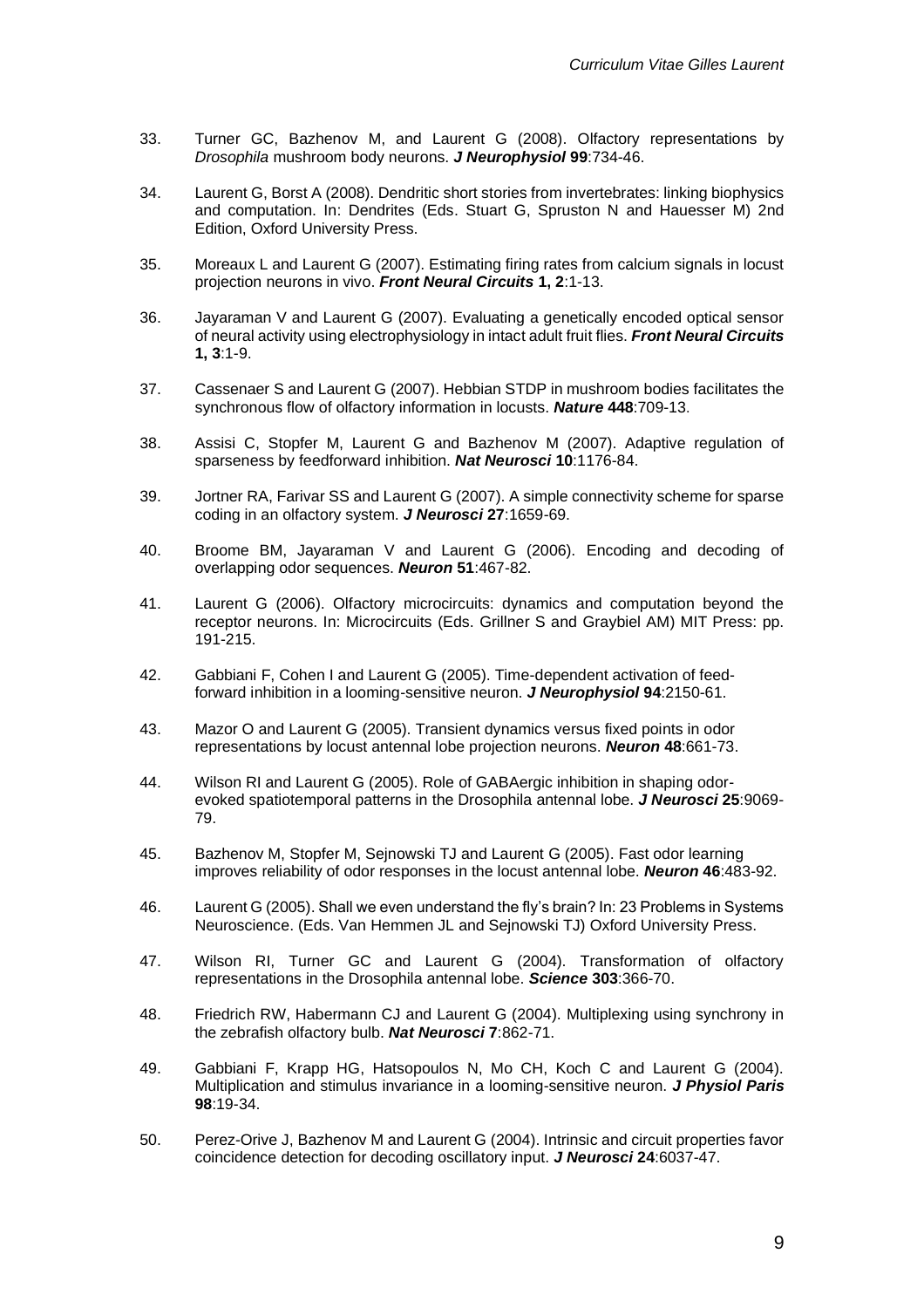- 51. Friedrich RW and Laurent G (2004). Dynamics of olfactory bulb input and output activity during odor stimulation in zebrafish. *J Neurophysiol* **91**:2658-69.
- 52. Stopfer M, Jayaraman V and Laurent G (2003). Intensity versus identity coding in an olfactory system. *Neuron* **39**:991-1004.
- 53. Tracey WD, Wilson RI, Laurent G, and Benzer S (2003). *painless*, a *Drosophila* gene essential for nociception. *Cell* **113**:261-73.
- 54. Gabbiani F, Krapp HG, Koch C and Laurent G (2002). Multiplicative computation in a visual neuron sensitive to looming. *Nature* **420**:320-24.
- 55. Pouzat C, Mazor O and Laurent G (2002). Using noise signature to optimize spikesorting and to assess neuronal classification quality. *J Neurosci Methods* **122**:43-57.
- 56. Perez-Orive J, Mazor O, Turner GC, Cassenaer S, Wilson RI and Laurent G (2002). Oscillations and sparsening of odor representations in the mushroom body. *Science* **297**:359-65.
- 57. Laurent G (2002). Olfactory network dynamics and the coding of multidimensional signals. *Nat Rev Neurosci* **3**:884-95.
- 58. Nusser Z, Kay LM, Laurent G, Homanics GE and Mody I (2001). Disruption of GABA(A) receptors on GABAergic interneurons leads to increased oscillatory power in the olfactory bulb network. *J Neurophysiol* **86**:2823-33.
- 59. Friedrich RW and Laurent G (2001). Dynamic optimization of odor representations by slow temporal patterning of mitral cell activity. *Science* **291**:889-94.
- 60. Rabinovich M, Volkovskii A, Lecanda P, Huerta R, Abarbanel HD and Laurent G (2001). Dynamical encoding by networks of competing neuron groups: winnerless competition. *Phys Rev Lett* **87**:068102.
- 61. Bazhenov M, Stopfer M, Rabinovich M, Huerta R, Abarbanel HD, Sejnowski TJ and Laurent G (2001). Model of transient oscillatory synchronization in the locust antennal lobe. *Neuron* **30**:553-67.
- 62. Bazhenov M, Stopfer M, Rabinovich M, Abarbanel HD, Sejnowski TJ and Laurent G (2001). Model of cellular and network mechanisms for odor-evoked temporal patterning in the locust antennal lobe. *Neuron* **30**:569-81.
- 63. Gabbiani F, Mo C and Laurent G (2001). Invariance of angular threshold computation in a wide-field looming-sensitive neuron. *J Neurosci* **21**:314-29.
- 64. Laurent G, Stopfer M, Friedrich RW, Rabinovich MI, Volkovskii A and Abarbanel HD (2001). Odor encoding as an active, dynamical process: Experiments, computation and theory*. Annu Rev Neurosci* **24**:263-97.
- 65. Rabinovich MI, Huerta R, Volkovskii A, Abarbanel HD, Stopfer M and Laurent G (2000). Dynamical coding of sensory information with competitive networks. *J Physiol Paris* **94**:465-71.
- 66. Stopfer M and Laurent G (1999). Short-term memory in olfactory network dynamics. *Nature* **402**:664-68.
- 67. Laurent G (1999). A systems perspective on early olfactory coding. *Science* **286**:723- 28.
- 68. Kay LM and Laurent G (1999). Odor- and context-dependent modulation of mitral cell activity in behaving rats. *Nat Neurosci* **2**:1003-9.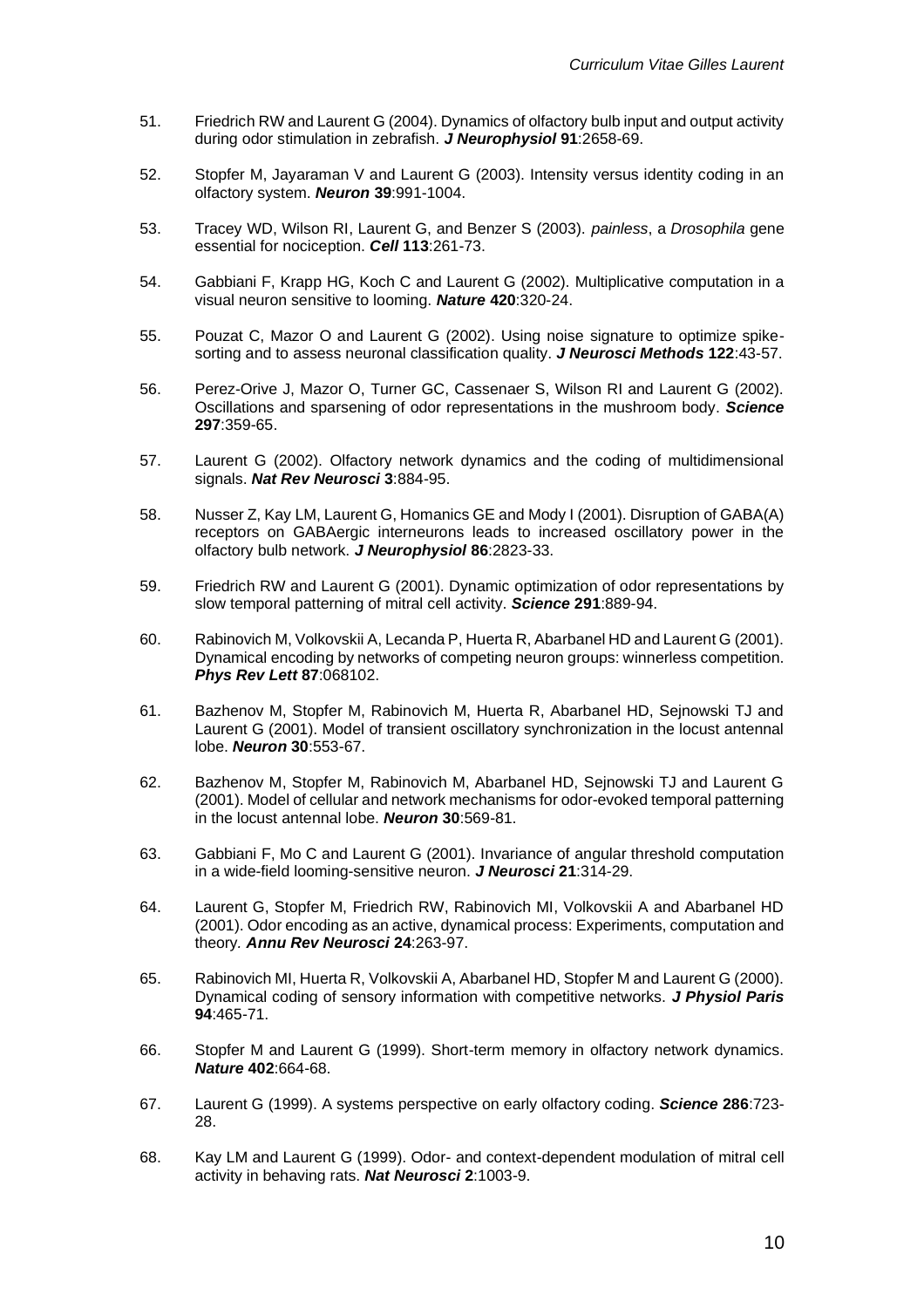- 69. Koch C and Laurent G (1999). Complexity and the nervous system. *Science* **284**:96- 98.
- 70. Gabbiani F, Krapp HG and Laurent G (1999). Computation of object approach by a wide-field, motion-sensitive neuron. *J Neurosci* **19**:1122-41.
- 71. Wehr M and Laurent G (1999). Relationship between afferent and central temporal patterns in the locust olfactory system. *J Neurosci* **19**:381-90.
- 72. Laurent G, MacLeod K, Stopfer M, Wehr M (1999). Dynamic representation of odors by oscillating neural assemblies. In: Advances in Synaptic Plasticity (Eds. Baudry M, Davis JL and Thompson RF) Cambridge, MIT Press: pp. 221-38.
- 73. Laurent G (1999). Dendritic processing in invertebrates: A link to function. In: Dendrites (Eds. Stuart G, Spruston N and Hausser M) Oxford, Oxford University Press: pp. 290- 309.
- 74. Stopfer M, Wehr M, MacLeod K and Laurent G (1999). Neural dynamics, oscillatory synchronization, and odour codes. In: Insect Olfaction (Ed. Hansson BS) Springer, Berlin: pp. 163-180.
- 75. MacLeod K, Bäcker A and Laurent G (1998). Who reads temporal information contained across synchronized and oscillatory spike trains? *Nature* **395**:693-98.
- 76. Laurent G and Gabbiani F (1998). Collision-avoidance: Nature's many solutions. *Nat Neurosci* **1**:261-63.
- 77. Laurent G, MacLeod K, Stopfer M and Wehr M (1998). Spatiotemporal structure of olfactory inputs to the mushroom bodies. *Learn Mem* **5**:124-32.
- 78. Stopfer M, Bhagavan S, Smith BH and Laurent G (1997). Impaired odour discrimination on desynchronization of odour-encoding neural assemblies. *Nature* **390**:70-74.
- 79. Laurent G (1997). Olfactory processing: maps, time and codes. *Curr Opin Neurobiol* **7**:547-53.
- 80. Wehr M and Laurent G (1996). Odour encoding by temporal sequences of firing in oscillating neural assemblies. *Nature* **384**:162-66.
- 81. MacLeod K and Laurent G (1996). Distinct mechanisms for synchronization and temporal patterning of odor-encoding neural assemblies. *Science* **274**:976-79.
- 82. Berkowitz A and Laurent G (1996). Central generation of grooming motor patterns and interlimb coordination in locusts. *J Neurosci* **16**:8079-91.
- 83. Berkowitz A and Laurent G (1996). Local control of leg movements and motor patterns during grooming in locusts. *J Neurosci* **16**:8067-78.
- 84. Laurent G, Wehr M and Davidowitz H (1996). Temporal representations of odors in an olfactory network. *J Neurosci* **16**:3837-47.
- 85. Leitch B and Laurent G (1996). GABAergic synapses in the antennal lobe and mushroom body of the locust olfactory system. *J Comp Neurol* **372**:487-514.
- 86. Laurent G (1996). Dynamical representation of odors by oscillating and evolving neural assemblies. *Trends Neurosci* **19**:489-96.
- 87. Laurent G, Wehr M, MacLeod K, Stopfer M, Leitch B and Davidowitz H (1996). Dynamic encoding of odors with oscillating neuronal assemblies in the locust brain. *Biol Bull*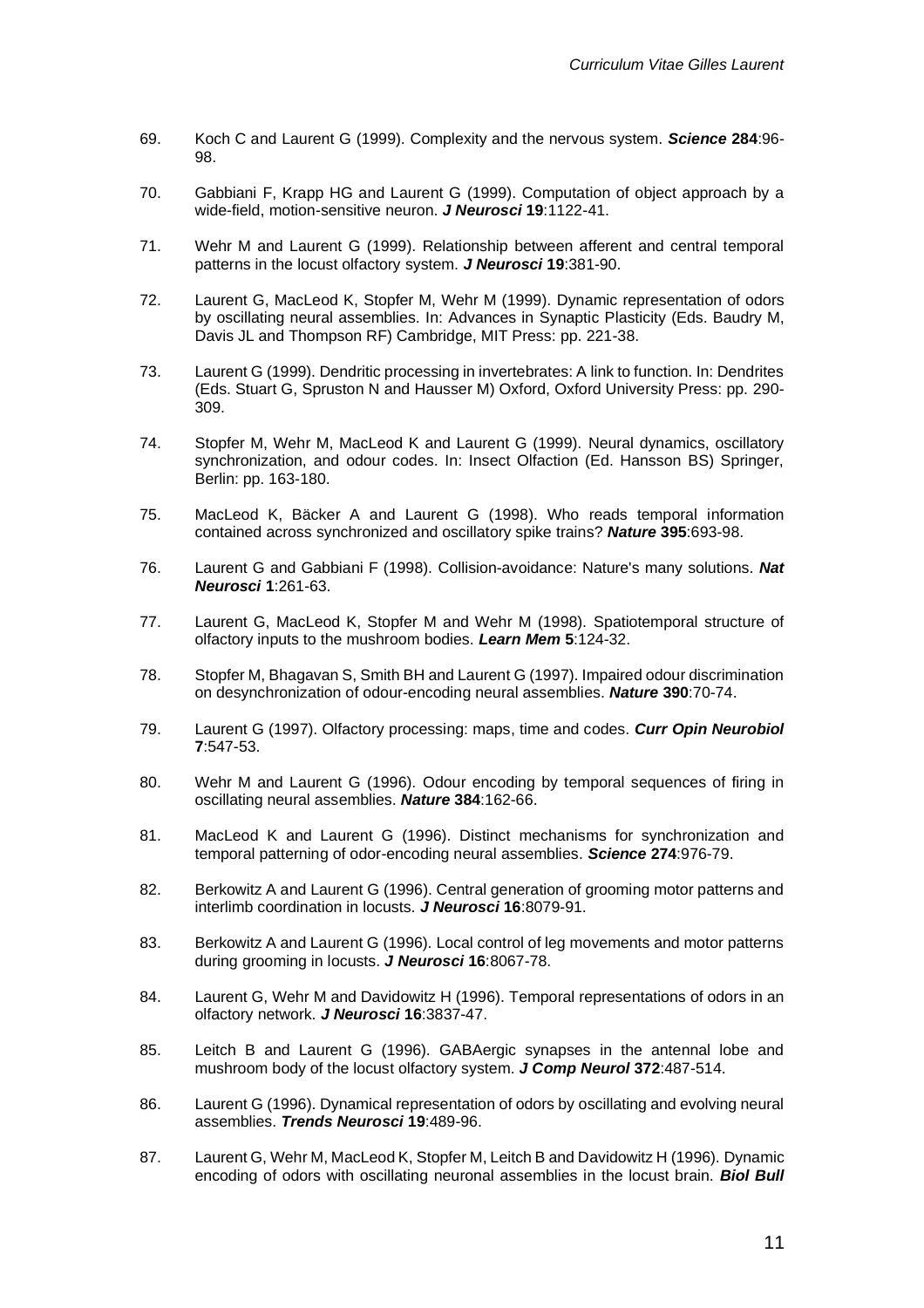**191**:70-75.

- 88. Laurent G (1996). Odor images and tunes. *Neuron* **16**:473-76.
- 89. Hatsopoulos N, Gabbiani F and Laurent G (1995). Elementary computation of object approach by a wide-field visual neuron. *Science* **270**:1000-3.
- 90. Sivaramakrishnan S and Laurent G (1995). Pharmacological characterization of presynaptic calcium currents underlying glutamatergic transmission in the avian auditory brainstem. *J Neurosci* **15**:6576-85.
- 91. Leitch B, Shepherd D and Laurent G (1995). Morphogenesis of the branching pattern of a group of spiking local interneurons in relation to the organization of embryonic sensory neuropils in locust. *Philos T Roy Soc B* **349**:433-47.
- 92. Hatsopoulos NG, Burrows M and Laurent G (1995). Hysteresis reduction in proprioception using presynaptic shunting inhibition. *J Neurophysiol* **73**:1031-42.
- 93. Burrows M, Matheson T and Laurent G (1995). Presynaptic gain control in a locust proprioceptor. In: Neural Control of Movement (Eds. Ferrell WR and Proske U) New York, Plenum Press: pp. 253-60.
- 94. Ryckebusch S, Wehr M and Laurent G (1994). Distinct rhythmic locomotor patterns can be generated by a simple adaptive neural circuit: biology, simulation and VLSI implementation. *J Comput Neurosci* **1**:339-58.
- 95. Ryckebusch S and Laurent G (1994). Interactions between segmental leg central pattern generators during fictive rhythms in the locust. *J Neurophysiol* **72**:2771-85.
- 96. Laurent G and Davidowitz H (1994). Encoding of olfactory information with oscillating neural assemblies. *Science* **265**:1872-75.
- 97. Laurent G and Naraghi M (1994). Odorant-induced oscillations in the mushroom bodies of the locust. *J Neurosci* **14**:2993-3004.
- 98. Wolf H and Laurent G (1994). Rhythmic modulation of the responsiveness of locust sensory local interneurons by walking pattern generating networks. *J Neurophysiol* **71**:111-18.
- 99. Laurent G (1993). A dendritic gain control mechanism in axonless neurons of the locust, *Schistocerca americana*. *J Physiol* **470**:45-54.
- 100. Leitch B and Laurent G (1993). Distribution of GABAergic synaptic terminals on the dendrites of locust spiking local interneurones. *J Comp Neurol* **337**:461-70.
- 101. Ryckebusch S and Laurent G (1993). Rhythmic patterns evoked in locust leg motor neurons by the muscarinic agonist pilocarpine. *J Neurophysiol* **69**:1583-95.
- 102. Laurent G, Seymour-Laurent KJ and Johnson K (1993). Dendritic excitability and a voltage-gated calcium current in locust nonspiking local interneurons. *J Neurophysiol* **69**:1484-98.
- 103. Burrows M and Laurent G (1993). Synaptic potentials in the central terminals of locust proprioceptive afferents generated by other afferents from the same sense organ. *J Neurosci* **13**:808-19.
- 104. Laurent G (1993). Integration by spiking and nonspiking local interneurons in locust central nervous system. In: Biological Neural Networks in Invertebrate Neuroethology and Robots (Eds. McKenna TM, Beer RD, Ritzmann RE) Academic Press Inc.: pp. 69- 85.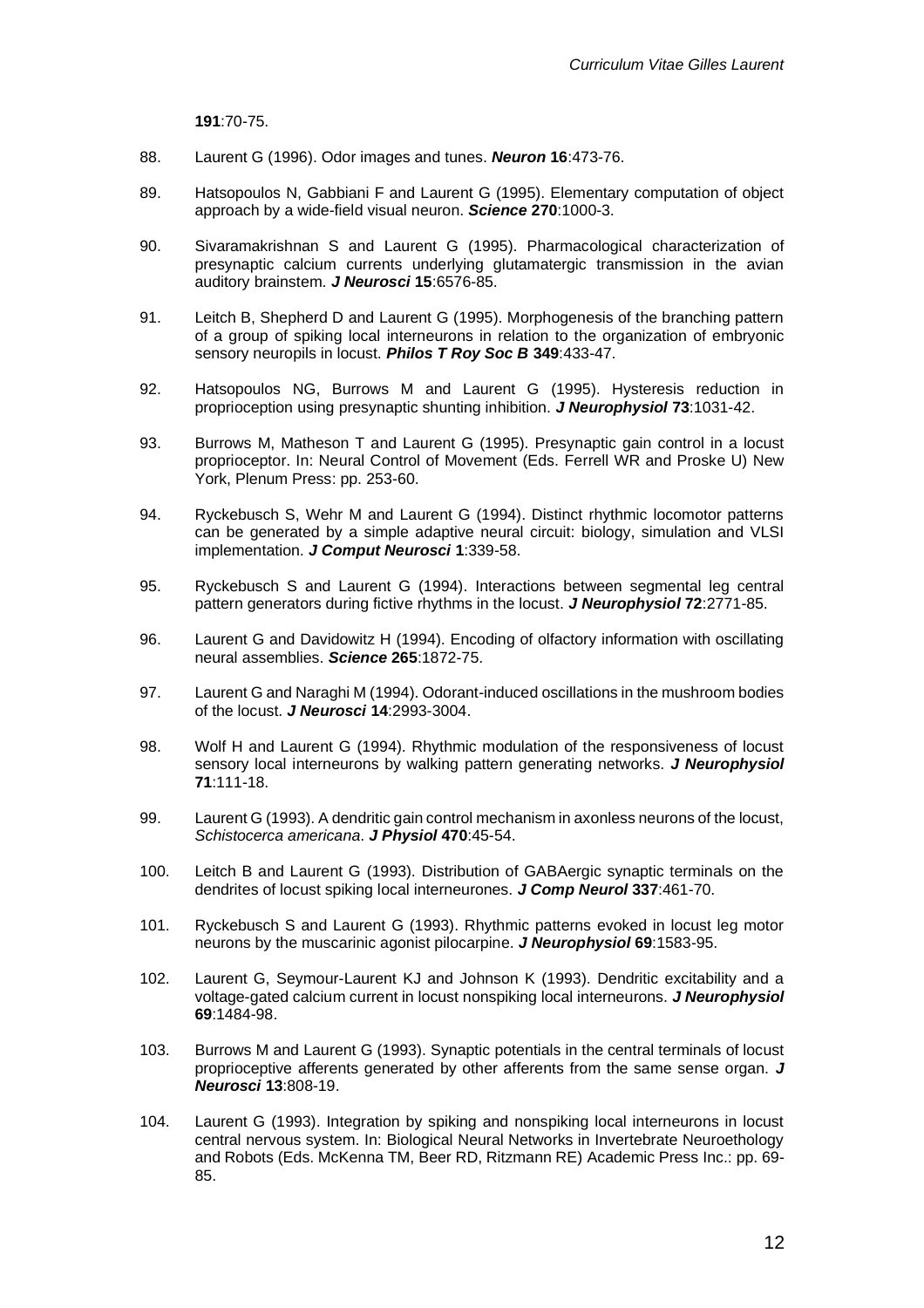- 105. Leitch B, Laurent G and Shepherd D (1992). Embryonic development of synapses on spiking local interneurones in locust. *J Comp Neurol* **324**:213-36.
- 106. Shepherd D and Laurent G (1992). Embryonic development of a population of spiking local interneurones in the locust (Schistocerca gregaria). *J Comp Neurol* **319**:438-53.
- 107. Laurent G and Sivaramakrishnan A (1992). Single local interneurons in the locust make central synapses with different properties of transmitter release on distinct postsynaptic neurons. *J Neurosci* **12**:2370-80.
- 108. Laurent G (1991). Evidence for voltage-activated outward currents in the neuropilar membrane of locust nonspiking local interneurons. *J Neurosci* **11**:1713-26.
- 109. Laurent G (1991). Sensory control of locomotion in insects. *Curr Opin Neurobiol* **1**:601-604.
- 110. Laurent G (1991). Intersegmental interneurons and interactions between centres of local integration in the locust central nervous system. In: Mechanisms of Arthropod and Vertebrate Locomotion (Eds. Armstrong D and Bush BMH) Manchester University Press: pp. 11-24.
- 111. Watson AH and Laurent G (1990). GABA-like immunoreactivity in a population of locust intersegmental interneurones and their inputs. *J Comp Neurol* **302**:761-67.
- 112. Laurent G (1990). Voltage-dependent nonlinearities in the membrane of locust nonspiking local interneurons, and their significance for synaptic integration. *J Neurosci* **10**:2268-80.
- 113. Laurent G and Burrows M (1989). Intersegmental interneurons can control the gain of reflexes in adjacent segments of the locust by their action on nonspiking local interneurons. *J Neurosci* **9**:3030-39.
- 114. Laurent G and Burrows M (1989). Distribution of intersegmental inputs to nonspiking local interneurons and motor neurons in the locust. *J Neurosci* **9**:3019-29.
- 115. Burrows M and Laurent G (1989). Reflex circuits and the control of leg movement. In: The Computing Neuron (Eds. Durbin R, Miall C) Addison Wesley: pp. 244-61.
- 116. Laurent G and Hustert R (1988). Motor neuronal receptive fields delimit patterns of motor activity during locomotion of the locust. *J Neurosci* **8**:4349-66.
- 117. Laurent G and Burrows M (1988). A population of ascending intersegmental interneurones in the locust with mechanosensory inputs from a hind leg. *J Comp Neurol* **275**:1-12.
- 118. Burrows M, Laurent GJ and Field LH (1988). Proprioceptive inputs to nonspiking local interneurons contribute to local reflexes of a locust hindleg. *J Neurosci* **8**:3085-93.
- 119. Laurent G and Burrows M (1988). Direct excitation of nonspiking local interneurones by exteroceptors underlies tactile reflexes in the locust. *J Comp Physiol A* **162**:563- 72.
- 120. Laurent G (1988). Local circuits underlying excitation and inhibition of intersegmental interneurones in the locust. *J Comp Physiol A* **162**:145-57.
- 121. Laurent, G (1987). The role of spiking local interneurons in shaping the receptive fields of intersegmental interneurons in the locust. *J Neurosci* **7**:2977-89.
- 122. Laurent G (1987). Parallel effects of joint receptors on motor neurones and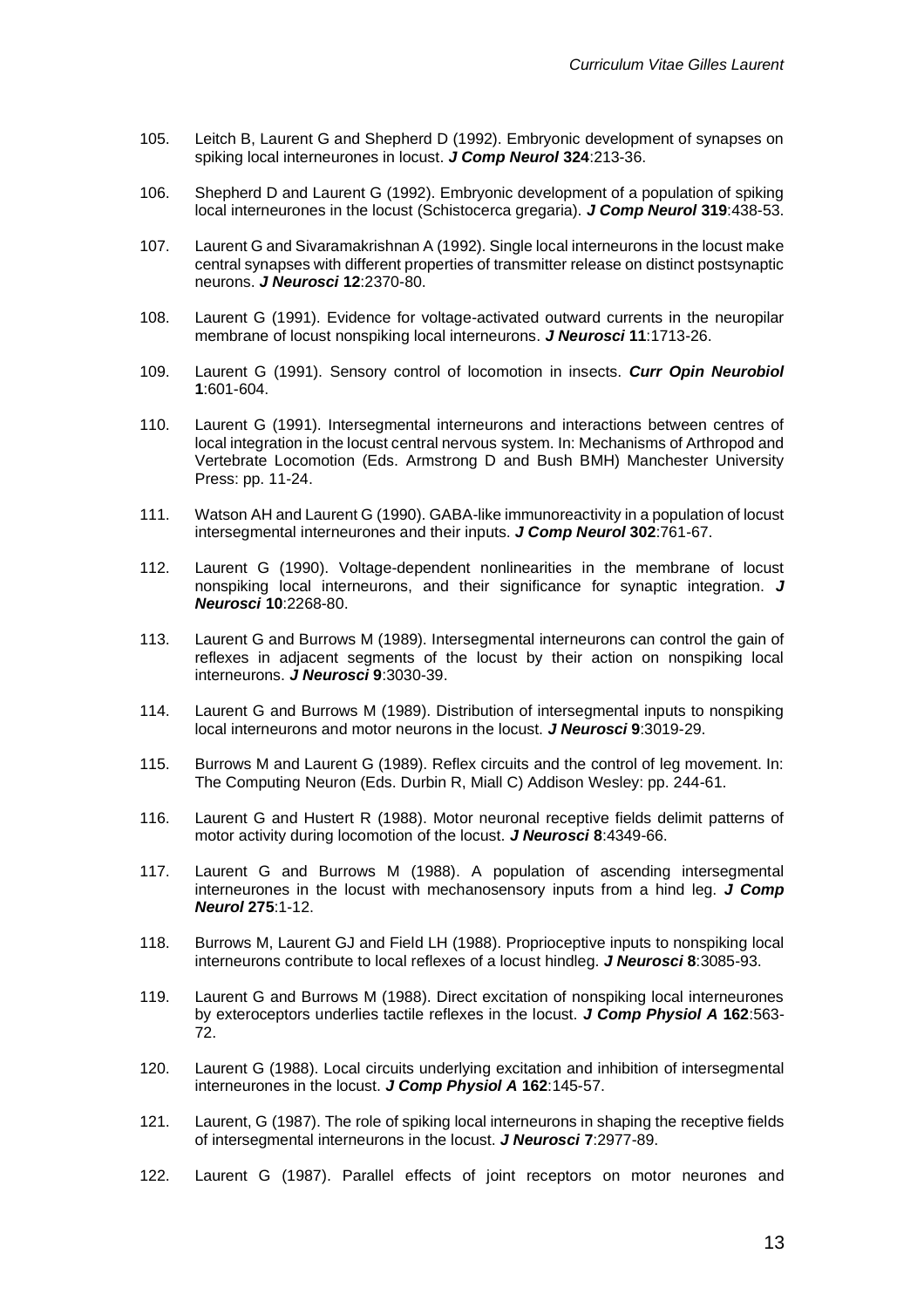intersegmental interneurones in the locust. *J Comp Physiol A* **160**:341-53.

- 123. Laurent G (1987). The morphology of a population of thoracic intersegmental interneurones in the locust. *J Comp Neurol* **256**:412-29.
- 124. Laurent G (1986). Thoracic intersegmental interneurones in the locust with mechanoreceptive inputs from a leg. *J Comp Physiol A* **159**:171-86.
- 125. Laurent G and Richard D (1986). The organization and role during locomotion of the proximal musculature of the cricket foreleg. II Electromyographic activity during stepping patterns. *J Exp Biol* **123**:285-306.
- 126. Laurent G and Richard D (1986). The organization and role during locomotion of the proximal musculature of the cricket foreleg. I Anatomy and innervation. *J Exp Biol* **123**:255-83.
- 127. Honegger HW, Garcia-Scheible I and Laurent G (1985). Vibration blocks habituation of an optically released antennal response in crickets. In: Acoustic and Vibrational Communication in Insects. (Eds. Kalmring G and Elsner N) Paul Darcy.
- 128. Richard D, Preteur V, Laurent G and Campan R (1984). Support neurophysiologique de l'orientation a point de depart visuel chez le grillon. In: Vision chez les Invertebrés. (Eds. Clement P and Ramousse R) CNRS Editions: pp. 209-215.

## **L. INVITED TALKS (1):** *MEETINGS, WORKSHOPS AND SYMPOSIA*

- 2020 Keynote speaker, ILANIT-FISEB Conference, Eilat, Israel
- 2019 Ascona Meeting on Neural Circuits, Ascona, Switzerland
- 2019 Computational Neuroscience and Methods Meeting, Capbreton, France
- 2019 Bernstein Meeting (talk and workshop), Berlin, Germany
- 2019 EMBO Workshop **Beyond Standard**, Berlin, Germany
- 2019 Brain Conference, Neural Dynamics, Copenhagen, DK
- 2018 Neural Net GDR Conference, ENS, Paris, France
- 2018 Journée Francois Jacob, Collège de France, Paris, France
- 2018 Neuroscience Symposium, Kavli Institute, NTNU Trondheim, Norway
- 2018 Genomics & Systems Biology Conference, NYU in Abu Dhabi, UAE
- 2018 Collective Behavior Meeting, Janelia HHMI, USA
- 2018 Neural Dynamics Symposium, Stanford University, USA
- 2017 Neuroscience of Behavior Meeting, Weizmann Institute, Rehovot, Israel
- 2017 15<sup>th</sup> Meeting of the Austrian Neuroscience Association, Vienna, Austria
- 2017 Kavli Salon, Budapest, Hungary<br>2017 BSCB/BSDB Genetics Society J
- 2017 BSCB/BSDB Genetics Society Joint Meeting 2017, Warwick University, UK
- 2016 Keynote speaker, GDR Vision 2016, Toulouse, France
- 2016 Keynote speaker, CRCNS Conference, Paris, France
- Keynote Speaker, Intl. Conference on Systems Biology, Barcelona, Spain
- 2016 Masakazu Konishi Lecturer, Woods Hole, MA, USA
- $2016$  113<sup>th</sup> International Titisee Conference, Building tools for quantifying brain and behavior, Titisee, Germany
- 2016 Norman Davidson Lecturer, Caltech, Pasadena, CA, USA
- 2016 Keynote Speaker,  $4<sup>th</sup>$  European Zebrafish Meeting, Lisbon, Portugal
- 2016 Bernstein Center Freiburg, Brain Manifesto 2.0, Beuggen, Germany
- 2015 Director's Series Seminar, HHMI JFRC, Chevy Chase, MD, USA
- 2015 Max Planck International Neuroscience Symposium, Synapses and Circuits, Buenos Aeres, Argentina
- 2015 NYU Canonical Neural Computation Conference, Florence, Italy
- 2015 Gordon Conference, Circuit Modulation, Hong-Kong, Hong-Kong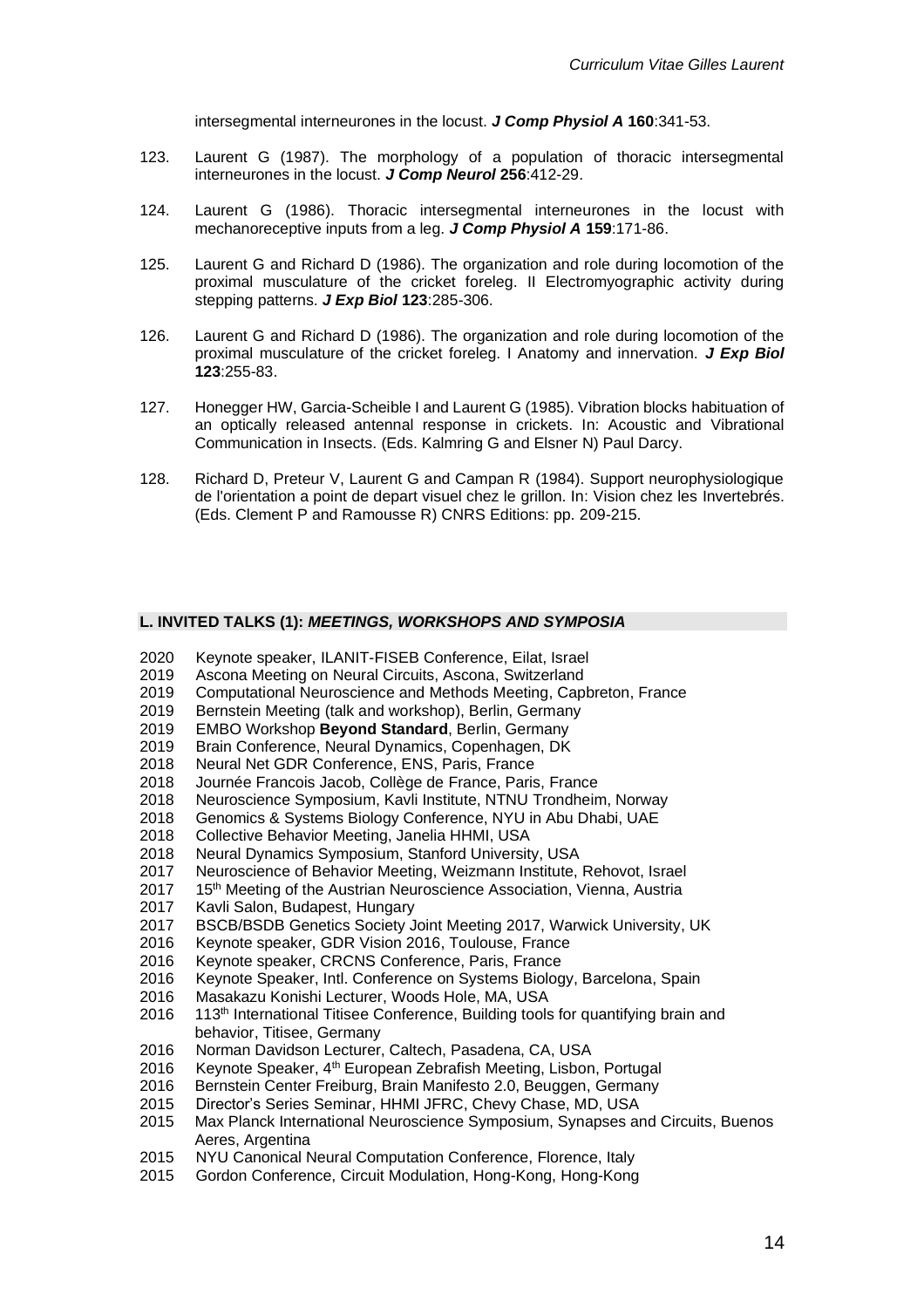- IPSEN Meeting *Circuit Dynamics*, Paris, France
- *Sunposium*, Max Planck Florida Institute, Jupiter, FL, USA
- Keynote Lecturer, FENS (European Neurosciences) Meeting, Milano, Italy
- AREADNE Meeting on Systems Neuroscience, Santorini, Greece
- Ascona Circuits Meeting, Ascona, Switzerland
- Cognitive Neuromorphic Engineering Workshop, Capo Caccia, Italy
- 2013 Kavli Ceremony, Berlin, Germany<br>2012 FLIACT Workshop on Electrophys
- FLiACT Workshop on Electrophysiology, Jena, Germany
- Sensory Coding Meeting, University of Göttingen, Germany
- Students Conference, U. of Würzburg, Grad. School of Life Sciences, Würzburg, Germany
- Sensory Coding and Natural Environment Meeting, IST Austria, Klosterneuburg, Austria
- University of Tokyo, Neural Circuits Symposium, Tokyo, Japan
- International Neuroscience Winter Conference, Sölden, Austria
- Computational Neuroscience Meeting, Leysin, Switzerland
- Biophysical Chemistry, Molecular Biology and Cybernetics of Cell Function, Klosters, **Switzerland**
- Neural Circuit Function and Development, Ascona, Switzerland
- CEA-LETI, Grenoble, France
- Keynote Lecture, NIPS, Granada, Spain
- 2011 Computational Neuroscience, Barcelona, Spain
- Annual Meeting Max Planck Society, Berlin, Germany
- FACETS/College de France, Paris, France
- Meeting at Hungary Academy of Science, Pecs, Hungary
- First Francis Crick Symposium, CSH Asia, Suzhou, China
- Meeting at Neuroscience Institute, La Jolla, CA, USA
- Seminar at Bernstein Center, LMU, Munich, Germany
- AREADNE Meeting, Santorini, Greece
- Francis Crick Cold Spring Harbor Symposium, Suzhou, China
- Neuroscience Institute Meeting, La Jolla, CA, USA
- ANS Meeting, Sydney, Australia
- Biozentrum Symposium, Basel, Switzerland
- Strüngmann Forum, FIAS, Frankfurt, Germany
- Bernstein Centers Meeting, Frankfurt, Germany
- Hippocampus Meeting, Svalbard, Spitsbergen, Norway
- AREADNE Meeting, Santorini, Greece
- Genes and Brain Meeting, Paris, France
- European Systems Consortium, Gif-sur-Yvette, France
- Ladislav Tauc Conference in Neurobiology, Gif-sur-Yvette, France
- Integrative Approaches to Brain Complexity, Wellcome Trust, Hinxton, UK
- Special Lecture, 2007 Soc. for Neuroscience Meeting, San Diego, CA, USA
- Circuits and Plasticity Gordon Conference, Newport, RI, USA
- Learning and Memory Meeting, UCLA, Los Angeles CA, USA
- Santa Fe/Los Alamos Center for Computational Neuroscience, Santa Fe, NM, USA
- NRP Meeting, Neuroscience Institute, La Jolla, CA, USA
- 2007 NSF-NIH Neuroscience Meeting, University of Maryland, MD, USA<br>2007 Florey Lecture, Goettingen Neurobiology Meeting, Göttingen, Germ
- Florey Lecture, Goettingen Neurobiology Meeting, Göttingen, Germany
- Monell/ARO Meeting, Monell Inst., University of Pennsylvania, Philadelphia, PA, USA
- AREADNE Meeting, Santorini, Greece
- Neurons and Sensory Systems, Neuron Symposium, Washington, DC, USA
- The Assembly and Function of Neuronal Circuits, Ascona, Switzerland
- Synaptic Communication in Neuronal Networks (Monod Conf.), Roscoff, France
- UCLA, Computational Neuroscience Meeting, Los Angeles, CA, USA
- UCLA, Learning & Memory Meeting, Los Angeles, CA, USA
- CoSyNe Meeting, Utah, UT, USA
- Seventy-second Stated Meeting of NRP Associates, The Neurosciences Institute, La Jolla, CA, USA
- McGovern Institute, MIT, Cambridge, MA, USA
- Aspen Physics Institute, Aspen, CO, USA
- Hertie Lecturer, European Neuroscience Meeting, Lisbon, Portugal
- Dahlem Conference, Berlin, Germany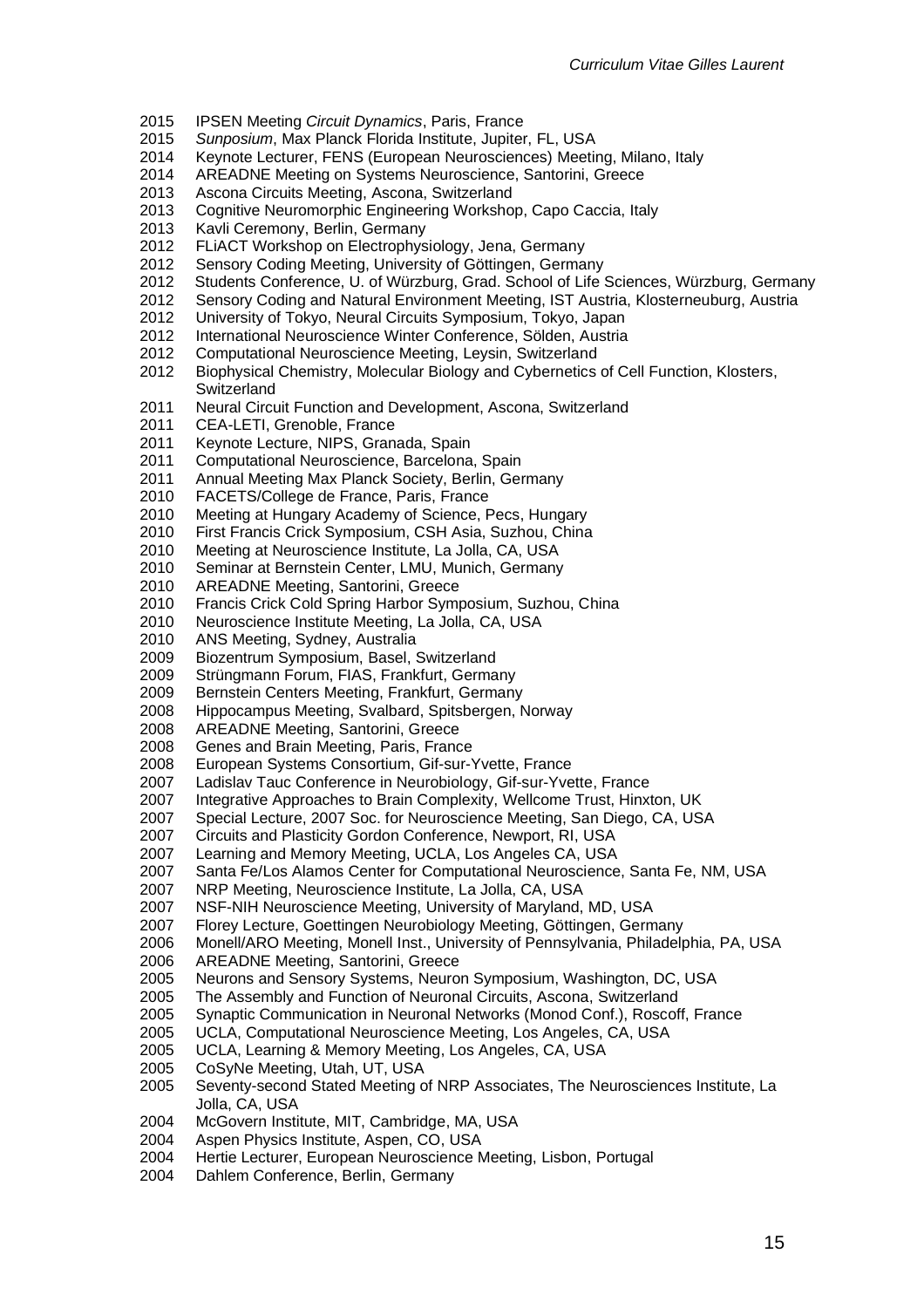CoSyNe Meeting, Cold Spring Harbor Labs, CSH, NY, USA

- National Academies, Keck Futures Initiative, NAS, Irvine, CA, USA
- Monte Verità Neuroscience Meeting, Ascona, Switzerland
- Computational Neuroscience Workshop, Santa Fe, NM, USA
- NRP Meeting, Neuroscience Institute, La Jolla, CA, USA
- European Neuroscience Meeting, Paris, France
- 2002 NEC Lectures in Biophysics, NEC & Princeton University, Princeton, NJ, USA<br>2002 Bioforum *Deciphering the Brain* Public Lecture, Caltech, Pasadena, CA, USA
- Bioforum *Deciphering the Brain* Public Lecture, Caltech, Pasadena, CA, USA
- 2002 Learning and Memory Meeting, UCLA, Los Angeles, CA, USA<br>2002 Institut Henri Poincaré, Paris, France
- Institut Henri Poincaré, Paris, France
- Independent Component Analysis Meeting, Del Mar, CA, USA
- Society for Neuroscience 2001 Meeting, San Diego, CA, USA
- Gordon Conference (Chemical Senses), Newport, RI, USA
- Keystone Symposium (Synapses), Taos, NM, USA
- Winter Brain Research Conferences, Antigua, West Indies
- Stimulus Statistics Meeting, Cold Spring Harbor Labs, NY, USA
- Gordon Conference (Synaptic Function), NH, USA
- McKnight Foundation Meeting, Aspen, CO, USA
- Keck Foundation Symposium, Caltech, Pasadena, CA, USA
- Biophysics Society Meeting Symposium, New Orleans, LA, USA
- Monte Verità Meeting on Neurons and Circuits, Ascona, Switzerland
- IBRO, Jerusalem, Israel (sent postdoctoral fellow Dr. Mark Stopfer)
- Sloan Centers for Theoretical Neuroscience Meeting, La Jolla CA, USA
- Salk Institute-Caltech Joint Meeting, La Jolla, CA, USA
- Learning and Memory Gordon Conference, Newport RI, USA
- French Neuroscience Society Meeting, Marseille, France
- 1999 Temporal Coding Workshop, Bremen, Germany<br>1998 European Olfaction Meeting, Siena, Italy
- 1998 European Olfaction Meeting, Siena, Italy<br>1998 Jacques Monod Conference, Roscoff, Fr
- Jacques Monod Conference, Roscoff, France
- Olfaction and Ecology Meeting, Oxford, UK
- Olfaction Meeting, CNRS, Paris, France
- AChems Meeting, Sarasota, FL, USA
- Role of Time in Neural Processing, Titisee, Germany
- Neurobiology Meeting, CNRS, Arcachon, France
- ESITO Meeting, Sardinia, Italy
- Learning and Memory Meeting, Angers, France
- Time in Neuroethology Meeting, Charlottesville, VA, USA
- Santa Fe Institute, Sloan Ctrs. for Theoretical Neuro. Workshop, NM, USA
- Snowbird Computational Neuroscience Workshop, UT, USA
- Development and Evolution of Brain Centers for Learning Meeting, IL, USA
- Olfaction Meeting, Max Planck Society, Frankfurt, Germany
- Gordon Conference, Chemical Senses, Newport, RI, USA
- Vincent Dethier Memorial Symposium, Amherst, MA, USA
- Neuroethology Congress, Olfaction Symposium, Cambridge, UK
- 1995 Olfaction Meeting, Lund, Sweden<br>1995 Santa Fe Institute, Sloan Ctrs, for
- Santa Fe Institute, Sloan Ctrs. for Theoretical Neuro. Workshop, NM, USA
- Neural Coding Meeting, Prague, Czech Republic
- N.A.S.-Humboldt Foundation, *Frontiers in Science* Meeting, Dresden, Germany
- Computational Neuroscience Workshop, Woods Hole, MA, USA
- 1994 Hebb Symposium on Neurons and Biological Dynamics, Toronto, Canada<br>1993 Computations and Neural Systems '93 Meeting. Washington DC. USA
- Computations and Neural Systems '93 Meeting, Washington DC, USA
- Santa Fe Institute Workshop on Dynamical Systems, Santa Fe, NM, USA
- ONR Single Neuron Computation Meeting, Baltimore, MD, USA
- Single Neuron Computation Meeting, Tübingen, Germany
- Integrative Neuroscience Meeting, MPI Biol. Cybernetics, Tübingen, Germany
- Neurobiology Meeting, Göttingen, Germany
- ONR Neuroethology and Robotics Meeting, Woods Hole, MA, USA
- UK Association of Physiologists Meeting, Bristol, UK
- CNRS Meeting on Sensorimotor Integration, Arcachon, France
- Snowbird Meeting on Neural Networks, Snowbird, UT, USA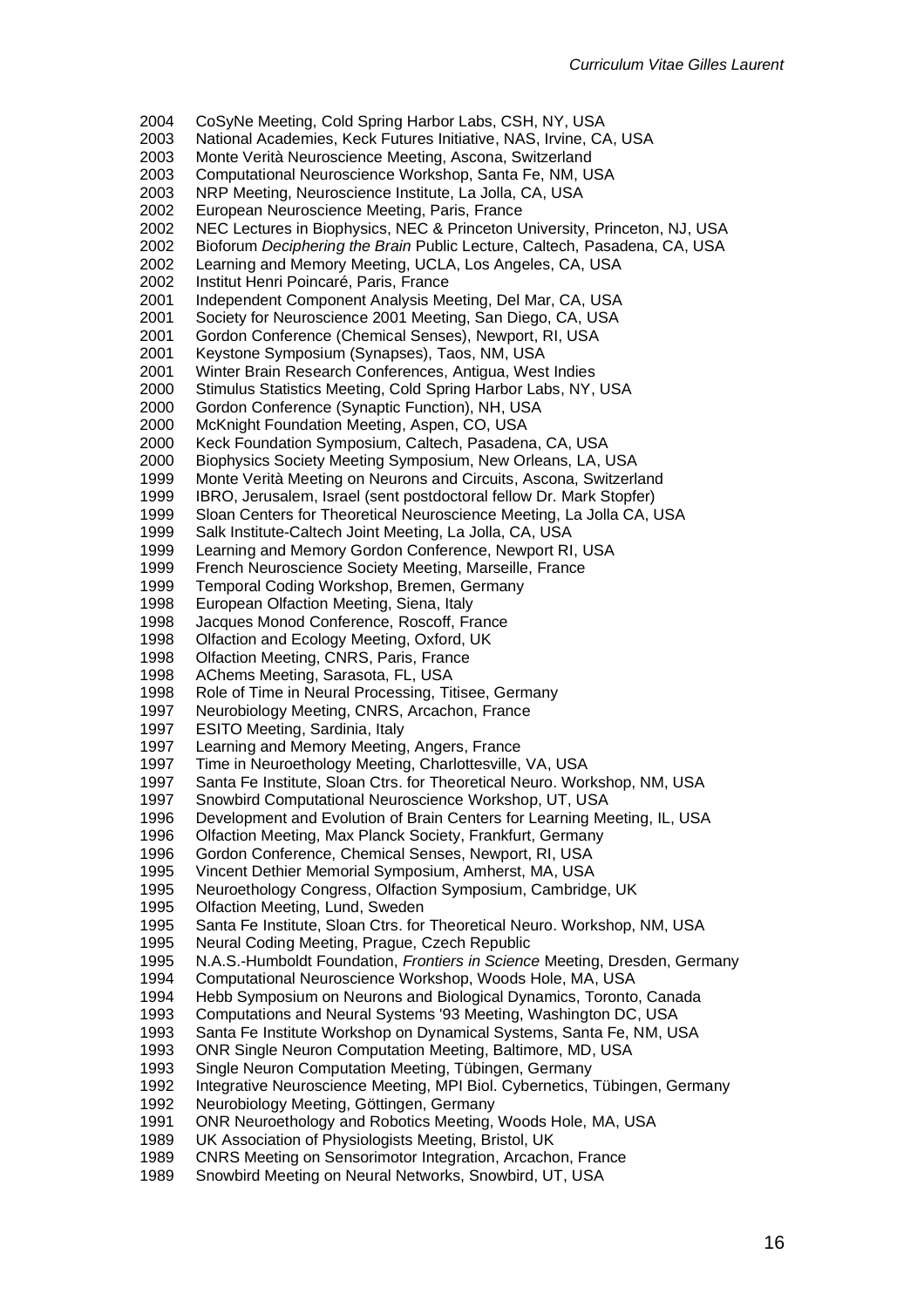#### Neuroethology Congress, Satellite Meeting, Tutzing, Germany **M. INVITED TALKS (2):** *SEMINARS and LECTURES*

- Rockefeller University, NY, NY, USA
- Brown University, RI, USA
- Biozentrum, Basel, CH
- 2021 University of Michigan, MI, USA<br>2021 Weizmann Institute. Rehovot. Is
- Weizmann Institute, Rehovot, Israel
- Salk Institute, La Jolly, USA
- Forbes Lecture, MBL Woods Hole, MA, USA
- Francis Crick Institute, London, UK
- Max Delbrück Center, Berlin, Germany
- EMBL Rome and Sapienza U. Rome, Italy
- Princeton University, Neuroscience, Princeton NJ, USA
- Columbia University, Dept. Biology, NY, NY, USA
- Champalimaud CU, Lisbon, Portugal
- SISSA, Trieste, Italy
- Adrian Lecture, University of Cambridge, UK
- Systems Seminars Series, UCL London
- University of Freiburg, Neuroscience Series, Freiburg, Germany
- Friedrich Miescher Institute Basel, Switzerland
- Zuckermann Center, Columbia University, NYC, USA
- EMBL Distinguished Lectures Series, Heidelberg, Germany
- Lamport Lecture, University of Washington, Seattle WA, USA
- NIH Neuroscience Seminar Series, Bethesda, Maryland, USA
- Students Invited Speakers Series, LMU Munich, Germany
- Seminar, University of Alicante, Spain
- Seminar, Directors' Series, JFRC, VA, USA
- Seminar, UCL, London, UK
- École Normale Supérieure, IBENS, Paris, France
- Centre for Brain and Behavior, Oxford University, UK
- Brain Research Institute, University of Zürich, Switzerland
- Erasmus Medical Center, University of Rotterdam, Holland
- 2014 New York University, Dept. Neuroscience, New York, NY, USA
- Baylor College of Medicine, Houston TX, USA
- Hanse Lecture, Bremen, Germany
- 2013 Duke University, Neuroscience, Durham NC, USA
- MPI Chemical Ecology, Jena, Germany
- École Polytechnique, Paris, France
- RIKEN Brain Science Institute Summer School, Tokyo, Japan
- Max Planck Institute for Dynamics and Self-Organization, Göttingen, Germany
- University of Edinburgh, Dept. Neuroscience, Scotland, UK
- Newcastle University, Dept. Neuroscience, Newcastle, UK
- Weizmann Institute of Science, Rehovot, Israel
- Harvard University, Cambridge MA, USA
- Janelia Farms, HHMI, VA, USA
- University of Copenhagen, Denmark
- 2011 Champalimaud Institute for the Unknown, Lisbon, Portugal<br>2011 University of Heidelberg, Germany
- University of Heidelberg, Germany
- University of Tübingen, Germany
- Max Birnstiel Lecture, Vienna, Austria
- 2010 J.W. Goethe University, Biology Department, Frankfurt, Germany
- 2010 J.W. Goethe University, Mathematics Department, Frankfurt, Germany
- 2010 Friedrich Miescher Institut, Basel, Switzerland
- 2010 Munich University, Bernstein Computational Center, Munich, Germany
- 2009 Konishi Lecturer, MBL, Woods Hole, MA, USA
- 2009 Swammerdam Lecture, Amsterdam, Holland
- 2009 UCSF, San Francisco CA, USA
- Teuber Lecture, MIT, Biology Department, Cambridge, MA, USA
- 2008 CNRS, Neurobiology, Marseille, France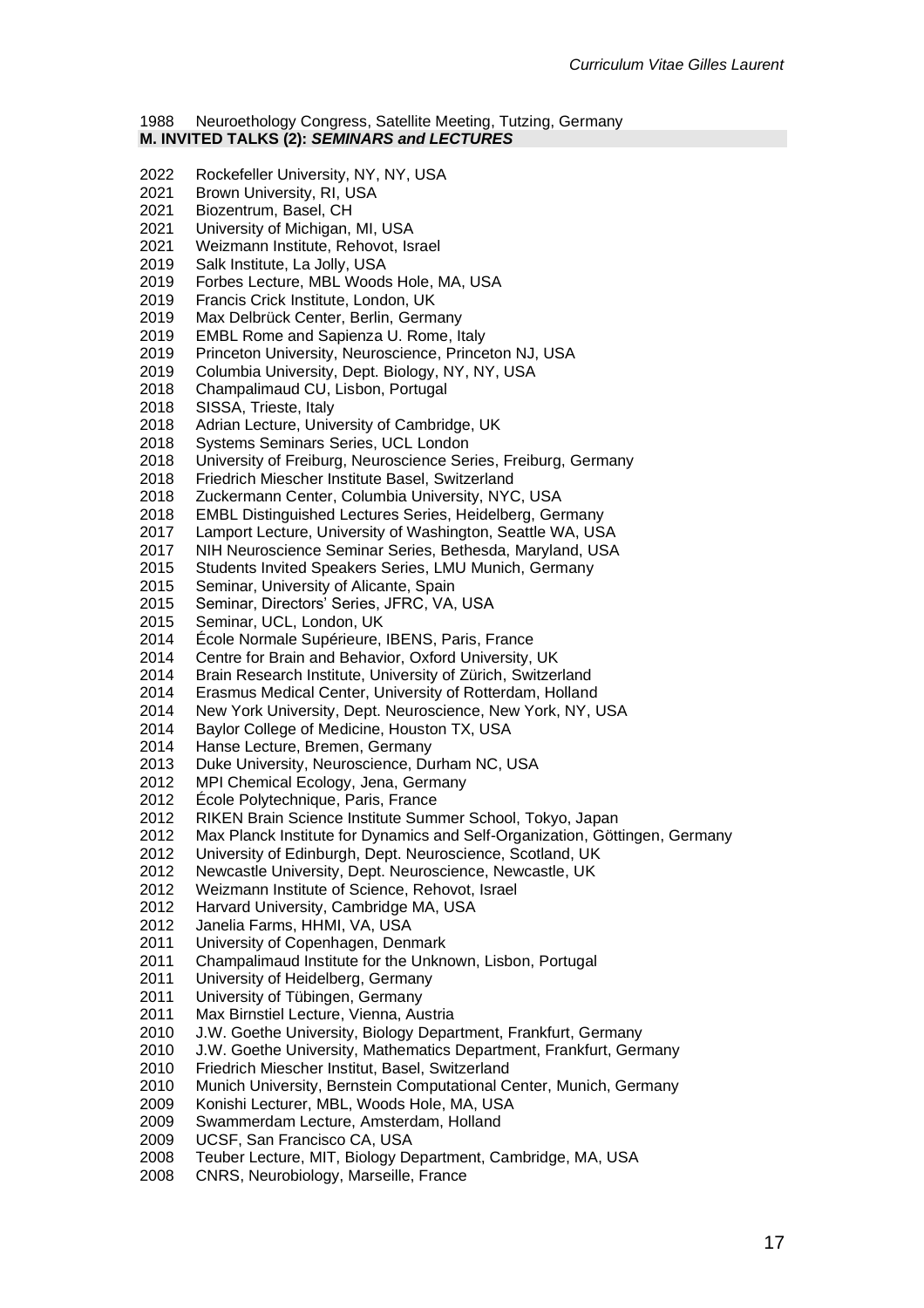- 2008 CNRS/Université Paris V, Neuroscience, Paris, France
- 2008 CRG, Barcelona, Spain
- 2008 University of Cambridge, Zoology and Physiology Depts., Cambridge, UK
- 2008 Max Planck Institute of Neurobiology, Martinsried, Germany
- 2008 Max Planck Institute of Biophysics, Frankfurt, Germany
- 2008 École Normale Supérieure, Physics Department (parts i-iii), Paris, France
- 2007 JFRC Seminar, JFRC/HHMI, VA, USA
- 2007 Neuroscience Program, Harvard Medical School, Boston, MA, USA<br>2007 Neuroscience Department, Yale University, New Haven, CT, USA
- Neuroscience Department, Yale University, New Haven, CT, USA
- 2007 Neuroscience Lecture, UT South Western Medical Center, UTSWU, Dallas, TX, USA
- 2007 Center for Studies in Physics and Biology Seminar, Rockefeller U., NYC, USA
- 2007 Biology Department, Caltech, Pasadena, CA, USA
- 2006 Neuroscience Graduate Seminars Series, UC San Diego, La Jolla, CA, USA
- 2006 Department of Neurobiology, University of Chicago, Chicago, IL, USA
- 2006 Pasteur Institute, Paris, France
- 2006 Department of Neuroscience, NYU, New York, NY, USA
- 2006 Penn/Monell Joint Lecture, Monell Inst., U. of Pennsylvania, Philadelphia, PA, USA
- 2006 Heller Lecture, Hebrew University, Jerusalem, Israel
- 2006 Janelia Farms Research Center, HHMI, VA, USA
- 2006 D-Biol Special Lecture, ETH, Biology Department, Zürich, Switzerland
- 2006 CNBC Retreat Speaker, Carnegie Mellon University, Pittsburgh, PA, USA
- 2006 Harvard Bauer Center, Cambridge, MA, USA
- 2005 Clark Center and Dept. of Biology, Stanford University, Palo Alto, CA, USA
- 2005 Department of Neuroscience, UCLA, CA, USA
- 2005 HWNI Student Seminar Series, UC Berkeley, CA, USA
- 2005 Computational Neuroscience, Arcachon, France
- 2005 Ernest C. Watson Lecture, Caltech, Pasadena, CA, USA<br>2005 The David Bodian Seminar in Neuroscience, Johns Hopk
- The David Bodian Seminar in Neuroscience, Johns Hopkins U., MD, USA
- 2005 University of Maryland, Baltimore MD, USA
- 2005 Neuroscience Colloquium Series, Rutgers University, NJ, USA
- 2004 MIT McGovern Institute Retreat, MA, USA
- 2004 UC Davis, CA, USA
- 2004 UC Riverside, CA, USA
- 2003 Vollum Institute, Portland, OR, USA
- 2003 Caltech Physics Colloquium, Pasadena, CA, USA
- 2002 Harvard University, Bio Labs, Cambridge, MA, USA
- 2002 École Supérieure de Physique et Chimie (ESPCI), Paris, France
- 2002 Perkins Lecturer, Cambridge University, UK
- 2002 UCSF, Department of Anatomy, San Francisco, CA, USA
- 2002 Washington University, St Louis, MO, USA
- 2002 UC Irvine, Neurobiology Department, Irvine, CA, USA
- 2001 UCSD, Department of Biology, La Jolla, CA, USA
- 2001 Duke University Medical School, Durham, NC, USA
- 2001 Brandeis University, Waltham, MA, USA
- 2000 USC, Neuroscience Department, Los Angeles, CA, USA<br>2000 Naples Zoological Station, Naples, Italy
- 2000 Naples Zoological Station, Naples, Italy
- Stanford University, Neuroscience Department, Palo Alto, CA, USA
- 2000 City of Hope Medical Center, Duarte, CA, USA
- National Institutes of Health, Bethesda, MD, USA
- 1999 University of California at San Diego, La Jolla, CA, USA<br>1999 University of California at Berkeley, Berkeley CA, USA
- University of California at Berkeley, Berkeley CA, USA
- 1999 Mount Sinaï Medical Center, New York, NY, USA
- 1999 University of Pennsylvania, Dept. of Neuroscience, Philadelphia, PA, USA
- 1999 Rutgers University, Newark NJ, USA
- 1999 Southwestern University Medical Center, Mol. Cell Biol. Dept., Dallas, TX, USA
- 1998 University of California, Physiol. Department, Los Angeles, CA, USA
- 1998 University of California, Mol. Cell Biol. Dept., Berkeley, CA, USA
- 1998 University of Iowa, Dept. of Biology, Iowa City, IA, USA
- 1998 Institute for Nonlinear Science, Physics Dept., UCSD, La Jolla, CA, USA
- 1998 Max Planck Institutes for Biol. Cybernetics and Devel. Biology, Tübingen, Germany